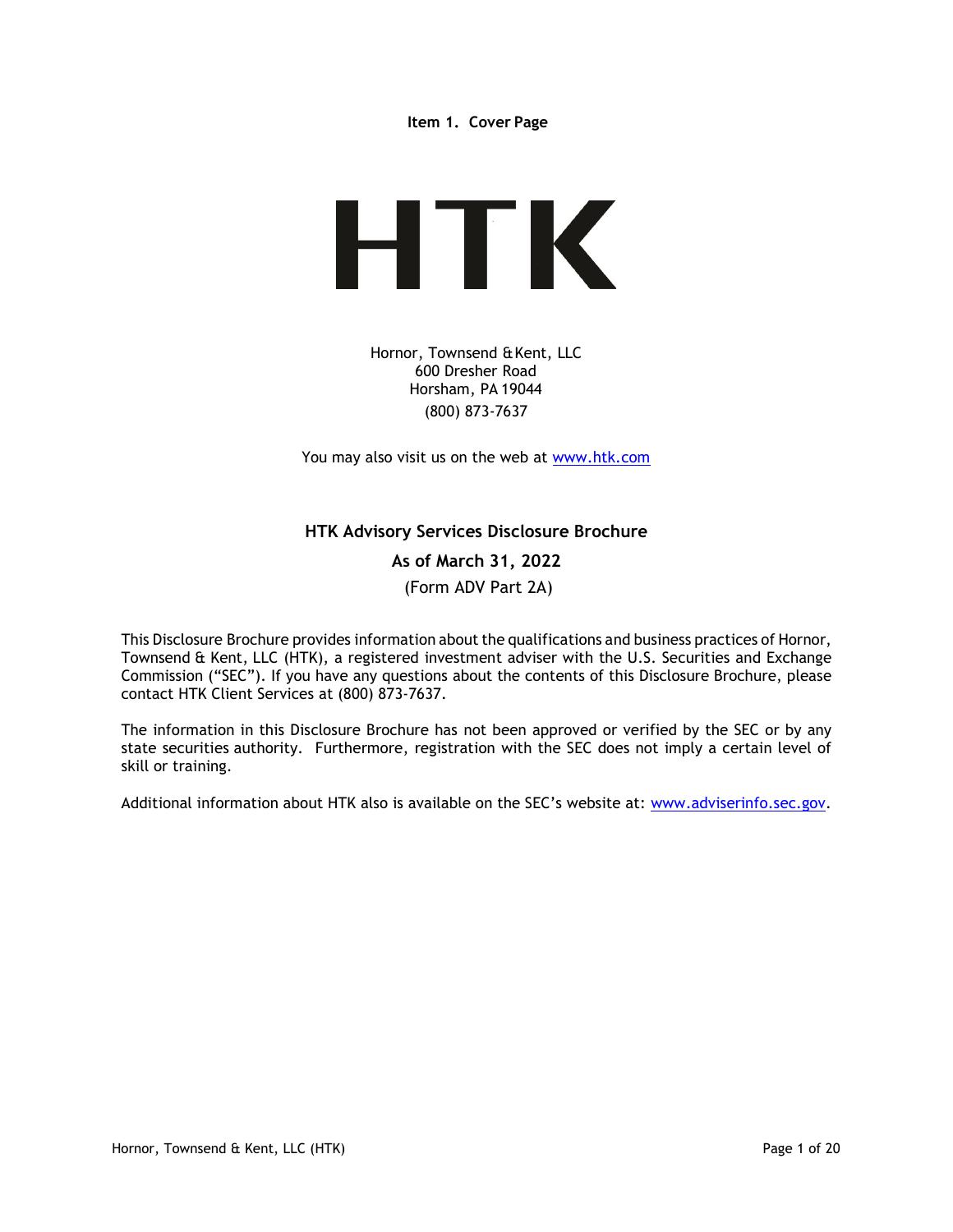#### Item 2. Material Changes

The last annual update of the Form ADV Part 2A was March 31, 2021. Since the last annual update, HTK has made material changes to its Disclosure Brochure and its Wrap Fee Program Brochure Supplement. The changes are summarized below and are more fully described in the referenced sections of this Disclosure Brochure.

HTK updated information related to the Smart Journey Program, which is now disclosed in the Wrap Fee Program Brochure Supplement (Part 2A Appendix 1 of Form ADV).

HTK removed disclosure related to fees paid in solicitor relationships with those who solicited clients on behalf of HTK. While HTK does not currently accept solicitor referrals, we may maintain referral relationships at any time. Note that this does not refer to the relationships where HTK investment adviser representatives solicit on behalf of certain third-party asset managers as described in Item 4.

HTK has entered into an agreement with Advisor Credit Exchange to provide security-backed lines of credit, unsecured loans, loans backed by other assets, and residential real estate loans. Information related to this relationship has been disclosed under Item 10.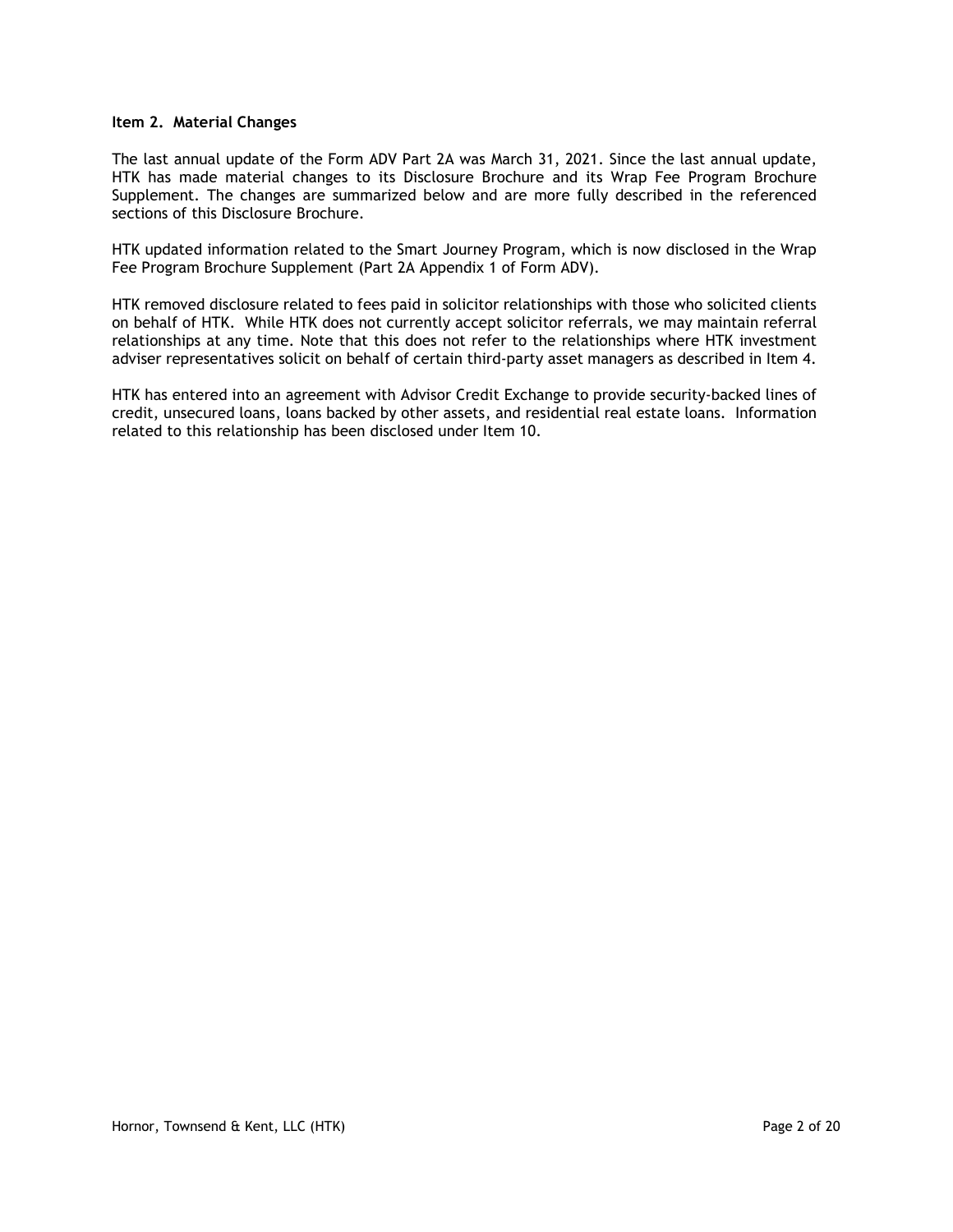## Item 3. Table of Contents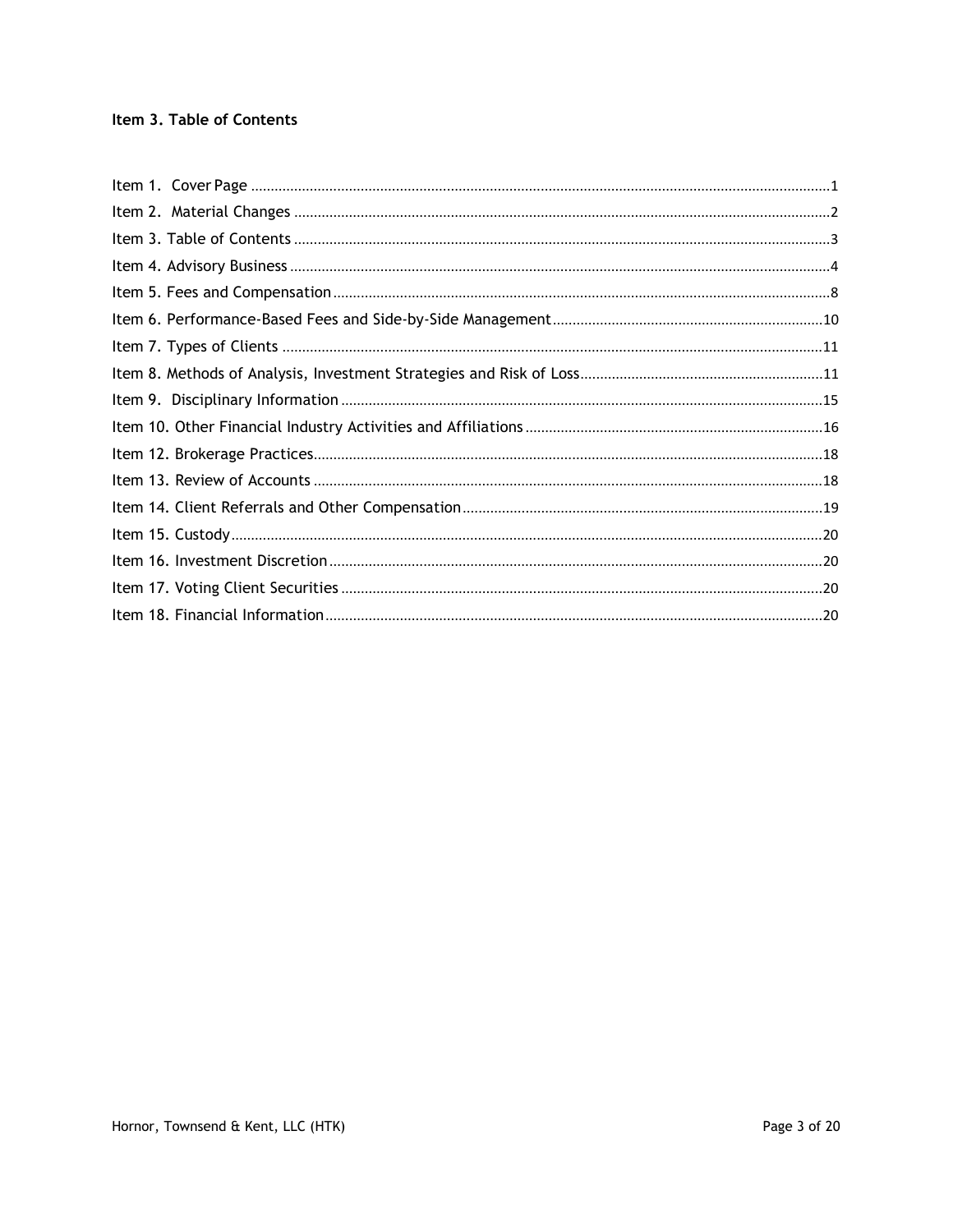## Item 4. Advisory Business

#### Our Firm

Hornor, Townsend & Kent, LLC ("HTK", "firm", "us", "we" or "our") is registered with the U.S. Securities and Exchange Commission ("SEC") as an investment adviser under the Investment Advisers Act of 1940 and as a broker-dealer under the Securities Exchange Act of 1934. HTK is also a registered broker-dealer with the Financial Industry Regulatory Authority, Inc. ("FINRA") and a member of the Securities Investors Protection Corporation ("SIPC").

HTK has been registered with the SEC providing investment advisory services to clients since February 25, 1999. As of December 31, 2021, HTK manages \$3,184,486,414 of client assets on a non-discretionary basis and \$315,148,215 of client assets on a discretionary basis.

HTK is based in Horsham, Pennsylvania and is organized as a limited liability company under the laws of Delaware. HTK is a wholly owned subsidiary of The Penn Mutual Life Insurance Company ("Penn Mutual") and serves as a principal underwriter and distributor for variable insurance and annuity products issued by Penn Mutual and, its insurance affiliate, The Penn Insurance and Annuity Company ("PIA"). The principal business of Penn Mutual is life insurance.

As a registered investment adviser, HTK provides advisory services to clients by and through our investment adviser representatives ("IARs"). For more information about your IAR providing advisory services, please refer to their Brochure Supplement (Form ADV Part 2B). The Brochure Supplement is a separate document that is provided by your IAR along with this Disclosure Brochure before or at the time you engage with them. If you did not receive a Brochure Supplement for your IAR, please contact your IAR directly or HTK Client Services at (800) 873-7637.

This Disclosure Brochure provides clients and prospective clients with information about HTK advisory services. Clients are advised and should understand that there can be no assurance that any particular strategy will be successful in achieving the client's investment goals and objectives. Any investment in the securities markets involves risk, including the realization of investment loss.

## HTK Advisory Services

HTK offers the following investment advisory services:

- **Financial Planning and/or Consulting Services**
- Retirement Plan Consulting Services ("RPCS")
- Third-Party Asset Managers ("TPAMs")

In choosing one or more of the services above, your IAR will work with you to assess your needs and investment objectives. Your IAR will collect information including, but not limited to, your investment goals, income requirements, time horizon, and tolerance for risk in order to tailor their recommendations to your needs and objectives. You will also be able to communicate any reasonable restrictions you would like to impose on the management of or investment products included in your account.

A more detailed description of each service is provided under the corresponding headings below, as well as in Item 5: Fees and Compensation.

Note: HTK also offers wrap fee programs. Clients, within a wrap fee program, generally pay one inclusive fee that is not based on transactions executed in the account. Services provided include investment management, custody, reporting, performance-monitoring, and trade execution service. HTK's wrap fee program offerings are detailed separately in the HTK Wrap Fee Program Brochure Supplement (Part 2A Appendix 1 of Form ADV).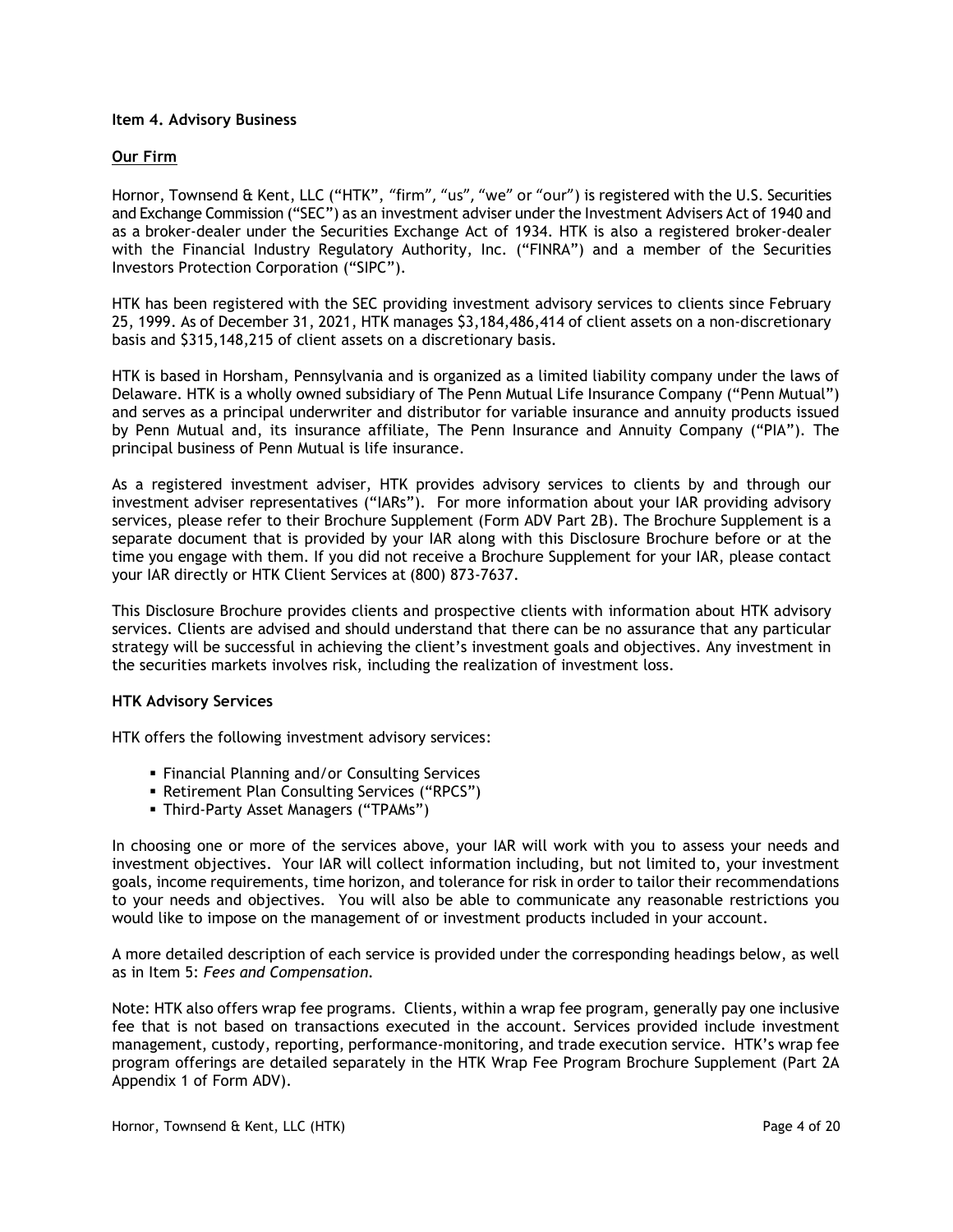#### Our Fiduciary Role

HTK and your IAR assume a fiduciary duty to provide you investment recommendations that are in your best interest. This fiduciary duty extends to all advisory accounts that you maintain with HTK, but such fiduciary duty does not extend to brokerage or other non-advisory accounts or investments. The level of monitoring in your advisory account will depend on the type of account and the advisory program you select.

Your IAR and HTK offer advisory services on a number of different platforms and custodians. The advisory services will differ dependent upon the services provided by your IAR and the platform you choose.

## HTK Advisory Services Descriptions

#### Financial Planning and/or Consulting Services

HTK's IARs may offer comprehensive or limited financial planning services for a fee, or consulting services for a fee. Financial planning services may include, but are not limited to, retirement, education, tax, business succession planning, or budgeting and cash flow analysis. Your IAR will collect pertinent financial information to evaluate and discuss financial planning recommendations. You will enter into a separate written Fee-based Financial Planning Agreement ("FFP Agreement") before any financial services begin. This FFP Agreement will describe the services and fees you and your IAR have agreed upon. Your IAR will provide you with a written report(s) of all relevant analysis and recommendations. Once the planning services are delivered, the FFPA Agreement terminates. You have full discretion as to how to implement your financial plan including the discretion to choose how to implement any recommendation or advice provided by your IAR(s). There is no requirement to use HTK or any of its IAR(s) or financial professionals for investment services. An additional agreement will be required if you choose to utilize your IAR for further advisory services and/or engage a HTK registered representative for brokerage or other financial services.

When offering financial planning services, IARs are required to use HTK-approved software tools offered by certain third-party vendors for financial analysis. These tools provide analysis and general guidance on how to meet your stated investment goals.

Consulting services include ongoing consultation with your IAR on financial matters including, but not limited to, budgeting and cash flow analysis, setting financial goals and objectives, risk appropriate asset allocation, and retirement income planning. Your IAR will collect pertinent financial information to help determine your primary personal goals, risk tolerance, needs and objectives. You will enter into a separate written Subscription-based Consulting Services Agreement ("SCS Agreement") before any financial services begin. This SCS Agreement will describe the services and fees you and your IAR have agreed upon. Your IAR may or may not provide written reports and analysis. You have full discretion as to how to implement any recommendation or advice provided by your IAR(s) as a result of your consulting services relationship. There is no requirement to use HTK or any of its IAR(s) or financial professionals for investment services. An additional agreement will be required if you choose to utilize the IAR for further advisory services and/or engage a HTK registered representative for brokerage or other financial services. Consulting services do not include implementing or monitoring of any recommendations provided under the SCS Agreement, and neither HTK nor your IAR will have any discretion over your assets under the consulting services relationship.

HTK and its IARs do not provide legal, tax, or accounting advice. None of the services described herein are intended as, or meant to be a substitute for, legal, accounting, or tax advice. All such matters should be discussed with your legal, accounting, actuarial, and tax professionals.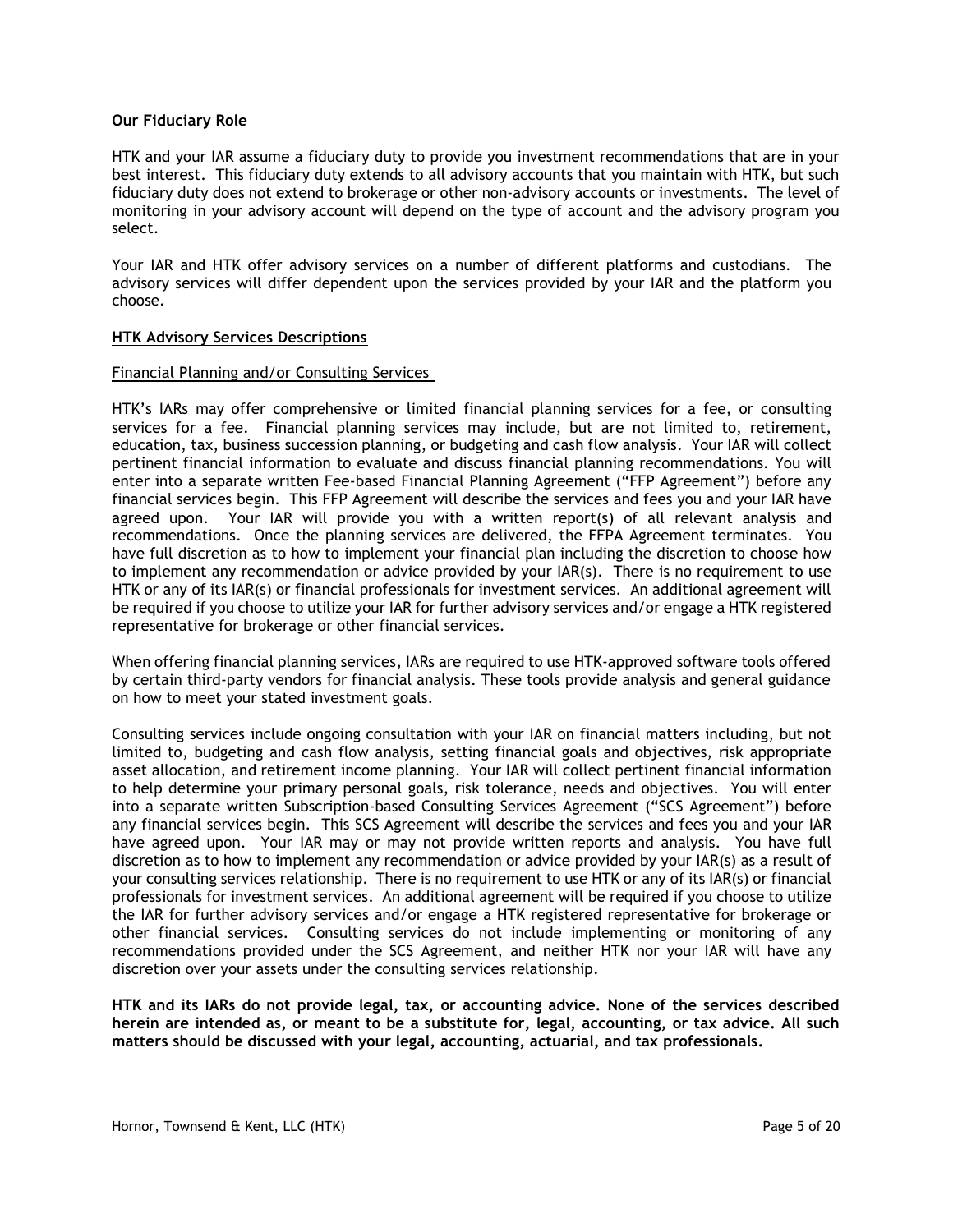## Retirement Plan Consulting Services ("RPCS")

Through HTK's RPCS program, IARs, who meet certain requirements, assist clients that are trustees or other fiduciaries to retirement plans by providing fiduciary and/or non-fiduciary services. In instances where HTK provides fiduciary services under RPCS, the HTK IAR appointed by the trustee (or another appropriate fiduciary) will serve as a 3(21) fiduciary as defined under the Employee Retirement Income Security Act of 1974 ("ERISA") to a Retirement Plan ("Plan"). HTK IARs will perform certain limited scope investment advisory services for the Plan pursuant to and consistent with Section 3(21) of ERISA. HTK and the IAR provides advisory and consulting services on a non-discretionary basis. Thus, the client makes the decisions regarding the purchase and sale of securities and the investment options to be made available in the Plan. Neither HTK nor the HTK IAR exercise authority over the administration of the Plan. Additionally, HTK IARs do not provide individualized investment advice to Plan participants regarding their Plan assets.

Fiduciary services include one or more of the following:

- Assisting clients with preparing and reviewing the Plan's investment policy statement;
- Recommending to clients specific investment vehicles made available as investment options under the Plan;
- Periodically monitoring the Plan's investment options and providing reports and analysis generated by third-party software providers; and,
- Assisting clients in meeting the "broad range" requirement of Section 404(c) under ERISA. However, the HTK IAR is not responsible for the Plan's compliance with Section 404(c) of ERISA.

Non-Fiduciary services include one or more of the following: 1) reviewing the size, demographics and growth trends of the Plan and making recommendations on key provisions in the Plan; 2) Providing educational materials prepared by platform providers, addressing general fiduciary duties applicable to maintaining a retirement plan; 3) conducting periodic meetings, with clients, to discuss certain industry and legislative developments; 4) liaising between the Plan and service providers, product sponsors or vendors; and, 5) recommending one or more platform service providers. HTK IARs evaluate industry service providers based upon a variety of factors including, but not limited to, cost, fund performance, and services provided. In doing so, HTK IARs provide services including assisting with the preparation, distribution and evaluation of Requests for Proposals (RFPs) for platform providers, and interviewing RFP finalists.

Separate from services provided under RPCS, HTK and HTK IARs offer to Plans and their participants all other securities products and advisory services available through HTK. When offering such "other securities products and advisory services" neither HTK nor HTK IARs are deemed to be providing services under Section 3(21) of ERISA under their Plan Agreement(s) or acting as a fiduciary under ERISA with respect to such offering of "other securities products and advisory services." If any such separate services are offered, the recipient of such separate services is advised to make his/her/their decision to accept or reject such "other securities products and advisory services" independently of and without reliance on any advice or opinion of HTK or the HTK IAR.

## Third-Party Asset Managers ("TPAMs")

TPAM programs, reviewed and approved by HTK for use by IARs, provide you with the opportunity to have your investment portfolios professionally managed by third-party asset managers unaffiliated with HTK. TPAM programs offer you access to a wide variety of model portfolios with varying levels of risk from which they can choose. TPAMs selected by HTK satisfy our due diligence review process and requirements. In limited situations, HTK has the discretion to waive certain requirements and limit the services provided to "service only" relationship, under which no new clients are placed under the TPAM management. Not all TPAMs are available to all IARs or all clients, and are subject to change.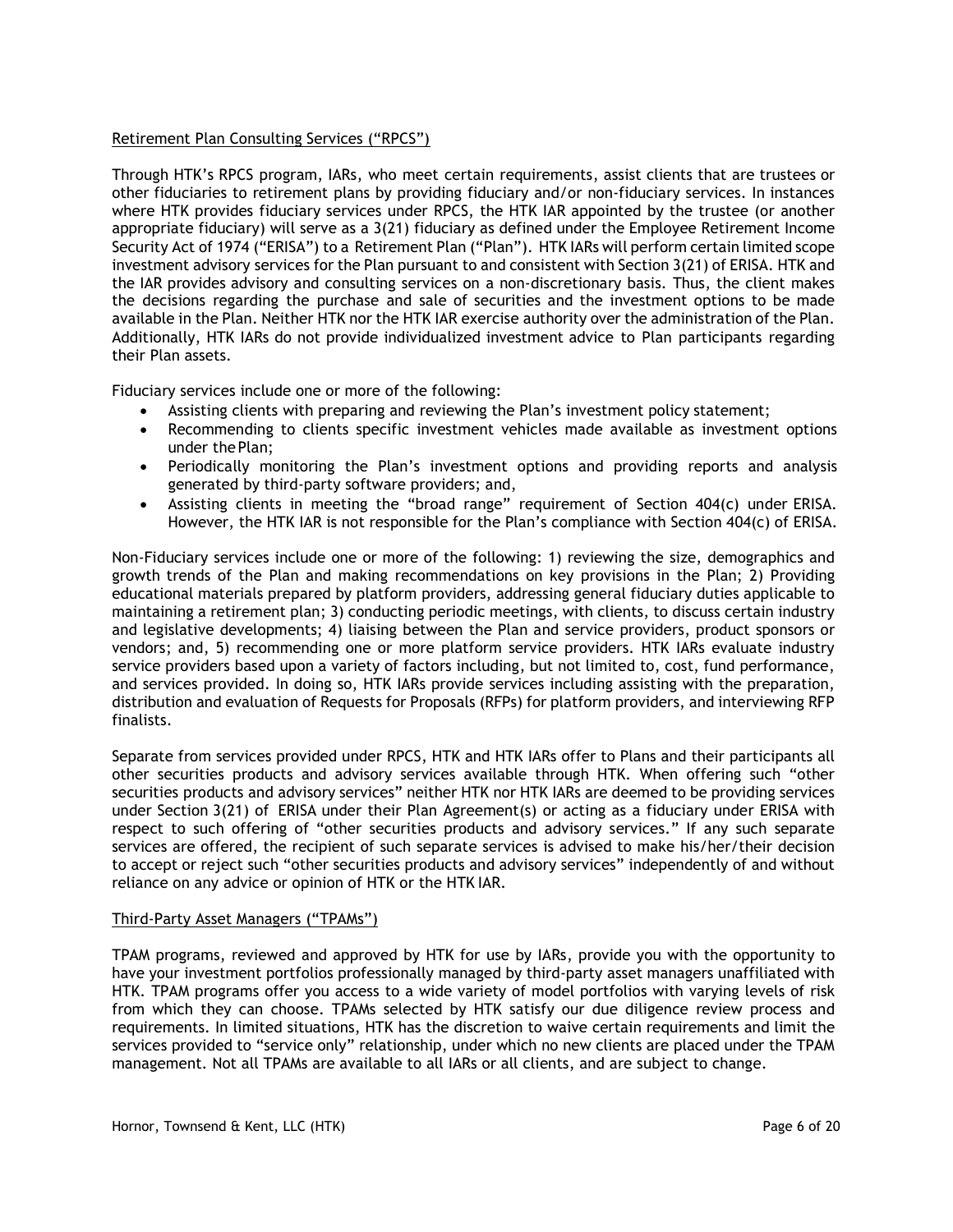Each TPAM program is uniquely structured and the investment strategies, types of investments, account minimums, and fee structures vary within each program. HTK is not the sponsor of these programs but acts as either a Co-Adviser or Solicitor. Neither HTK nor your IAR performs ongoing discretionary asset management in your portfolio; this is done by the third-party asset manager. TPAM accounts are maintained with other broker-dealers or custodians. You should carefully review each TPAM's Form ADV Part 2A and any agreements and disclosure documents each TPAM provides to you.

#### Co-Adviser

HTK, as Co-Adviser, works with TPAMs to provide you with access to their professional investment management services. As Co-Adviser, HTK, through your IAR, is responsible to work with you to collect all necessary information and documentation (inclusive of any reasonable restrictions permitted by TPAM(s) that you may wish to impose on the management of your TPAM account) to assist you in selecting the appropriate investment strategy offered by the money manager, and to answer any questions you may have about the money manager or the managed portfolio. Once you select a TPAM, you will enter into a separate advisory agreement(s) with the TPAM that details the scope of your relationship directly with the TPAM. This agreement is in addition to the investment advisory agreement that you enter into with HTK. You then deposit funds or other assets in an appropriate account with the TPAM and thereafter your funds will be invested according to your selected investment objectives and/or as recommended by a portfolio manager available within the TPAM program. HTK IARs will monitor the performance of the TPAM and, as agreed upon with you, but no less than annually, will review your financial situation and objectives; communicate information to the TPAM; and assist you in understanding and evaluating the services provided by the TPAM.

#### Solicitor

HTK and IARs may also act as a Solicitor and introduce you to a TPAM. In Solicitor relationships, HTK is not acting as a Co-Adviser. For this introduction, the TPAM will pay HTK a Solicitor/Referral Fee, which HTK will share with your IAR. This fee, which is typically an ongoing portion of the fee collected from you by the TPAM, must be disclosed to you at the time of the introduction in a Solicitor Disclosure Statement. Please refer to the Solicitor Disclosure Statement provided to you at the time of the referral to determine the fee paid to HTK and your IAR. Please review the TPAM's Form ADV Part 2A for more information about the advisory fees of the TPAM. Your IAR will meet with you at least annually; however, you are expected to notify your IAR or HTK of any changes in your financial situation, investment objectives, or account restrictions. You may also directly contact your TPAM at any time.

## ADDITIONAL INFORMATION REGARDING ERISA OR OTHER TAX QUALIFIED RETIREMENT PLANS

If the account is for a Pension or other Employee Benefit Plan governed by ERISA (such as a 401(k) Plan), or a tax qualified retirement plan governed by Section 401(a) of the Internal Revenue Code ("Code") not covered by ERISA (such as Keogh Plans, or an individual retirement account ("IRA,")) under Section 408 of the Code, HTK acts as "fiduciary" within the meaning of Section 3(21) of ERISA and Section 4975(e) of the Code. In such an instance, HTK serves as a fiduciary only when it assists in the selection of money managers and when it does ongoing performance monitoring and appraisal of selected Thirdparty Managers.

HTK has the discretion to discontinue or add certain relationships at any time. For additional details on each of these programs, please refer to the Form ADV Part 2A for the applicable third-party money manager.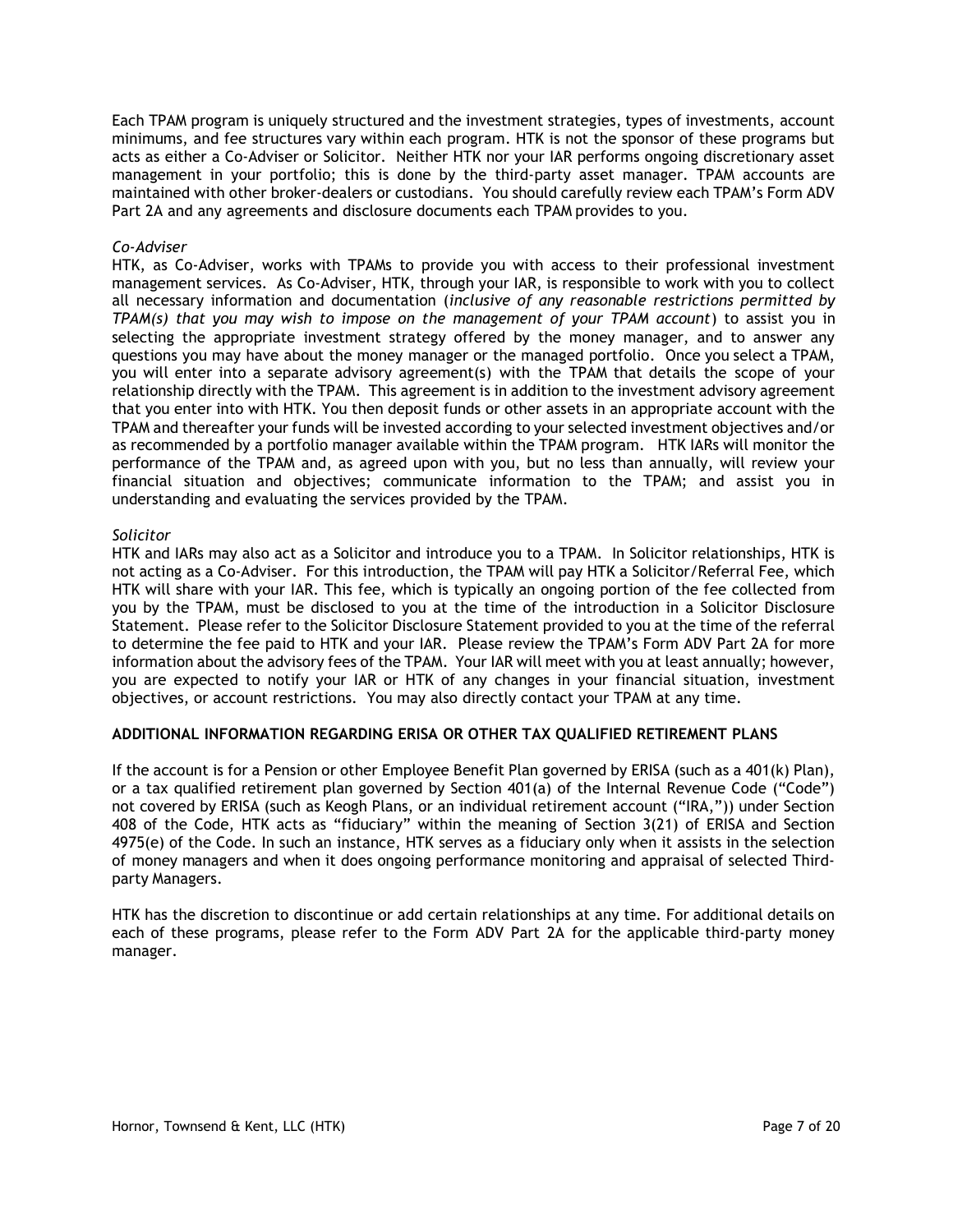#### Item 5. Fees and Compensation

For all advisory services offered by HTK, the specific manner in which fees are calculated and charged is described and agreed to in your advisory and/or financial planning/consulting agreement(s) ("Agreements"). Depending on the advisory services you select, certain fees are negotiable and include hourly fees, fixed fees, or a percentage of assets under management. Fees may be billed in advance or in arrears. If you pay in advance, you may be entitled to a prorated refund of any prepaid fees for services not received upon termination of your agreement. The amount of fees that are charged take into account the complexity and time involved in the work performed, the degree of responsibility HTK and your IAR has over the account, the special needs and characteristics of the client, the types of investments, and the costs involved in providing the service(s) selected. Further information regarding fees and compensation for each of the HTK Advisory Services programs is provided immediately below. Please ensure to read your agreement(s) carefully and ask your IAR any questions related to fees and compensation that you may have.

## Financial Planning and/or Consulting Services

For the Financial and/or Consulting Planning Services offered by HTK's IARs, the specific manner in which you compensate your IAR is described in your Financial Planning and/or Consulting Services Agreement. Fees may be quoted as either hourly or a flat fee for services to be rendered. Hourly fees for financial planning services, generally, will not exceed \$1,000 an hour. Consulting fees, generally, will not exceed \$150 per month. Fees are negotiable and can vary based on the type and level of service provided. IARs will take the following factors into consideration when determining the fee to be assessed to you: 1)The amount of time the IAR expects to spend completing the particular services and providing related advice; 2) The complexity of your financial planning issues and needs; 3) The extensiveness and complexity of the data to be collected in order to perform the service; 4) Your net worth or value of investment accounts and/or other assets that are the subject of the Financial Planning and/or Consulting Services; and, 5) Special circumstances related to a life change, marital status, health or special income needs, or growth or decline of a personal business.

Ask your IAR for their fees for Financial Planning and/or Consulting Services. Each office, and in some instances each IAR of HTK, has their own fee schedule; therefore, the cost of similar services by another IAR may be higher or lower than the fee schedule quoted by your IAR. Fees may also vary among clients due to the complexity of the planning or the depth of the services provided. Thus, a client's quoted fee may be higher or lower than the fee quoted to another client.

If a financial planning and/or consulting services agreement is terminated within five (5) business days from the date of inception, all fees paid in advance will be refunded. If the agreement is terminated at any other time, any prepaid and unearned fees will be returned to you. If you are dissatisfied with the services offered by your HTK IAR, HTK, at its sole discretion, can partially or fully refund your fee.

#### Additional Information Regarding Paying for Services

HTK IARs decide how they will be compensated for the Financial Planning and/or Consulting Services provided. Fees can be collected in full or in part, in advance of services rendered, or after services are rendered. The fee and payment schedule will be set forth in the Financial Planning and/or Consulting Services Agreement. You will receive an invoice for any payments due. If a client pays \$1,200 or more six months or more in advance of services rendered, they are entitled to a copy of HTK's most recent Audited Financial Statement.

## Retirement Planning Consulting Services (RPCS)

Under RPCS, clients (i.e. Plan Sponsor or authorized fiduciary for the Plan) pay HTK a fee ("RPCS Fee") for services rendered to the Plan as defined in the Retirement Plan Consulting Services Fee Agreement.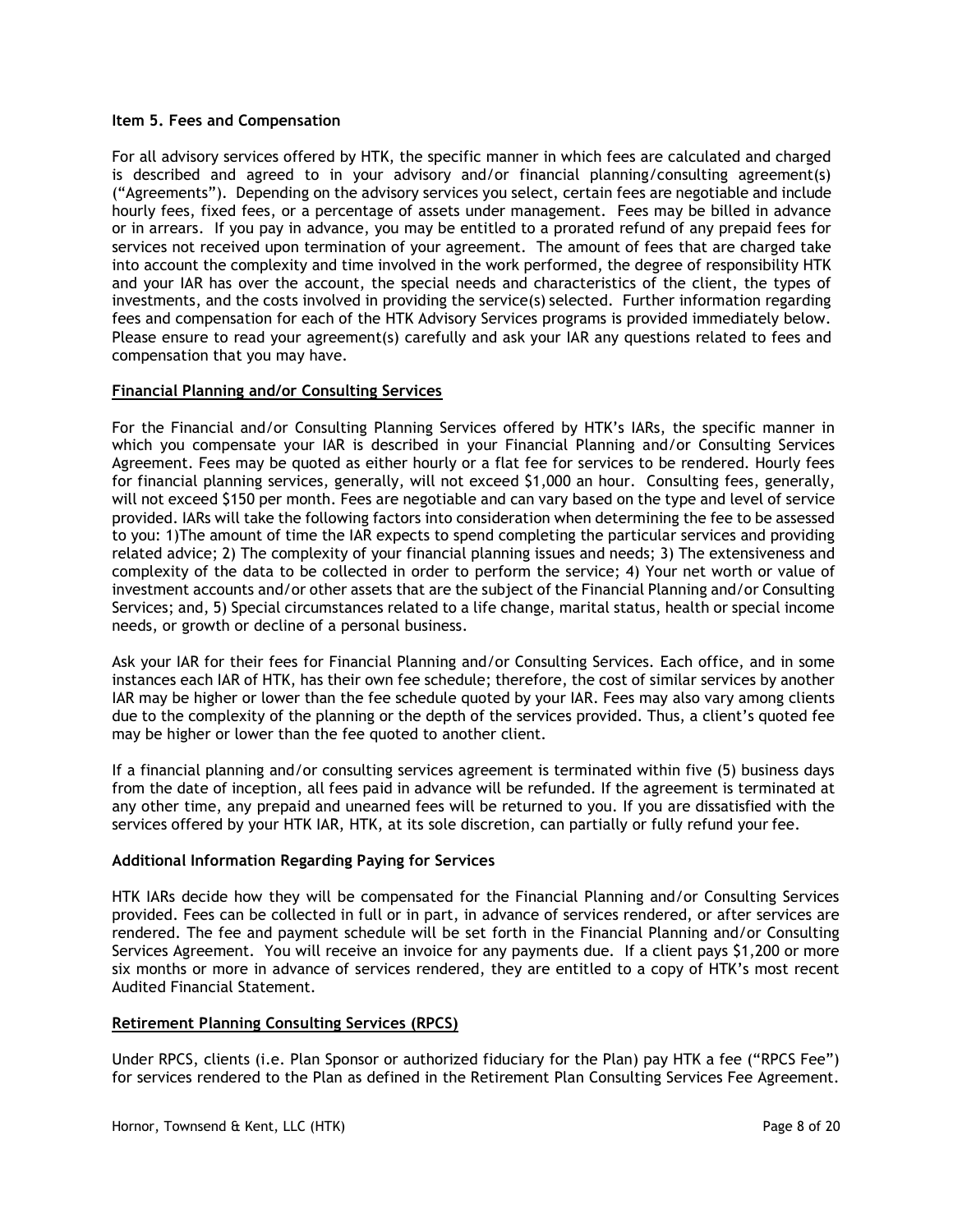HTK shares a percentage of the RPCS Fee with the HTK IAR based on the agreement between HTK and that IAR. The RPCS Fee are based on a percentage of the assets held in the Plan (up to 1%), on an hourly basis (up to \$500 per hour), or on a flat rate, as negotiated between the Plan and the HTK IAR. Clients, as part of their agreement, deem the service fee paid to HTK to be reasonable. Fees for advice and services provided to ERISA retirement plans are negotiable between HTK and clients. If the RPCS Fee is paid prior to the services being provided, the Plan will be entitled to a prorated refund of any prepaid fees for services not received upon termination of the client agreement among the client, HTK and the HTK IAR.

Further details about fees and expenses in connection with RPCS are set forth more fully in HTK's Section 408(b) (2) Disclosure Statement, as required by the Department of Labor ("DOL").

## TPAMs

For TPAMs, HTK charges up to 1.5 percent (1.5%) of the client's account value. This does not include manager fees and other charges associated with the TPAM program. For details related to specific TPAM fees, please see the applicable Third-party Advisory Service's disclosure brochures.

## Co-Adviser

HTK, as Co-Adviser, works with unaffiliated TPAMs to provide clients with access to their investment advisory services. Neither HTK nor your IAR performs the ongoing discretionary asset management in your portfolio; this is done by your third-party money manager. In some instances, a portion of the advisory fee charged by the third-party money manager is paid to HTK and your IAR; in other instances, your IAR may add on a fee to the money manager's fee for performance of certain assigned services as Co-Adviser. Please review your investment advisory agreement and the TPAM's Form ADV Part 2A for further information regarding the advisory fee for your selected manager(s) and the portion of the fee that is paid to HTK and your IAR. TPAMs charge fees that are debited on a monthly or quarterly basis from your TPAM account(s) either in advance or in arrears. You should refer to the disclosure documents of the applicable TPAM provider for detailed information concerning the refunding of pre-paid advisory fees and how your advisory agreement can be terminated.

#### Solicitor

IARs and HTK may also act as a Solicitor and introduce you to a TPAM. In Solicitor relationships, we are not acting as a Co-Adviser. For this introduction, the TPAM will pay HTK a Solicitor/Referral Fee, which we will share with your IAR. This fee, which is typically an ongoing portion of the fee from you by the TPAM, must be disclosed to you at the time of the introduction in a Solicitor Disclosure Statement. In some instances, HTK and your IAR share in the money manager's advisory fee; in other instances, HTK may assess a separate fee for our referral in addition to the money manager's fee. Please review the Solicitor Disclosure Statement provided you at the time of the referral to determine the fee we are paid.

The same or similar services to those described above may be available elsewhere to you at a lower cost. HTK offers some employees, its IARs, and family members a discount or waiver of some or all fees.

## Other Fees and Expenses

IARs who provide financial planning and/or consulting services also receive commissions from HTK or its affiliates in connection with sales of financial products recommended. Should you decide to implement an investment recommendation to purchase or sell securities through an HTK IAR, your IAR is also registered with HTK's broker-dealer as a registered representative. HTK requires all securities transactions recommended by an IAR and/or registered representative be executed through HTK unless the registered person has received prior written approval from HTK. If you elect to implement a financial plan with your HTK IAR, your HTK IAR in their capacity as a registered representative receives commissions, distribution fees, or both from HTK or its affiliates in connection with the purchase or sale of investments recommended in the plan. This compensation presents a conflict of interest as there is an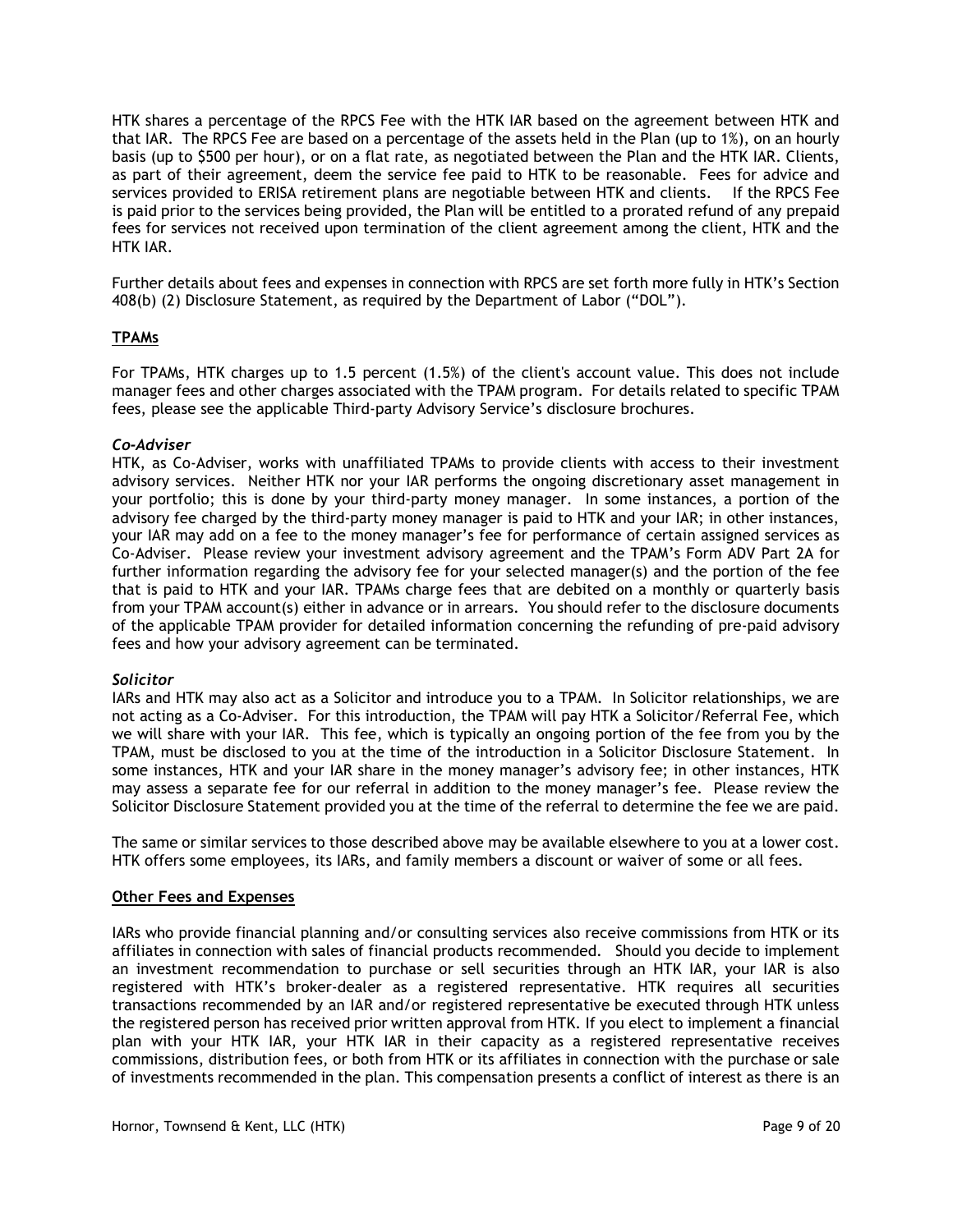incentive for HTK registered persons to potentially recommend investment products based on the compensation received, rather than on a client's needs. You are not under any obligation to execute transactions through your HTK IAR and HTK and may utilize the services of registered representatives who are not affiliated with HTK. HTK does not reduce its advisory fees to offset commissions or markups.

If you decide to roll assets out of a retirement plan, such as a 401(k) plan, into an individual retirement account ("IRA"), we have a financial incentive to recommend that you invest those assets with us because we will be paid an advisory fee on those assets, and other compensation. You should be aware that such fees would likely be higher than those you would pay through the plan, and there can be custodial and other maintenance fees. As securities held in a retirement plan are generally not transferred to an IRA, commissions and sales charges may be charged when liquidating such securities prior to the transfer, in addition to commissions and sales charges previously paid on transactions in the plan.

Through the HTK broker-dealer and financial planning and/or consulting services, IARs may recommend and/or sell insurance products, brokerage services and products, and tax-sheltered investments. The majority of HTK's registered representatives and IARs are licensed/appointed as life insurance agents with Penn Mutual.

When acting as an insurance agent, an HTK representative offers and sells insurance products issued and distributed by an insurance company. Though HTK does not recommend the purchase of specific insurance products as part of its advisory services, an HTK representative when acting as an insurance agent recommends the purchase of certain insurance products based on the client's needs.

As insurance agents, HTK representatives receive commissions for the sale of insurance products that is in addition to any compensation received for providing investment advisory services which creates an incentive for the representative to recommend these products. When acting as an insurance agent, an HTK representative is not precluded from offering life insurance products from an unaffiliated life insurance company.

You should be aware that when assets are invested in shares of mutual funds, Exchange Traded Funds (ETFs), closed-end funds, Unit Investment Trusts (UITs), or other pooled investment vehicles, you will pay both the direct management fees to HTK for its services in connection with these investments and, indirectly, your pro-rata share of any internal management fees or expenses related to owning those investments. You can invest directly in these securities without incurring the fees charged by HTK. In addition, there may be tax consequences for fund share redemptions made by you or on your behalf, as well as deferred sales charges or redemption fees.

All fees paid to HTK for its investment advisory services are separate from the fees and expenses charged to clients invested in shares of investment companies and/or other pooled investment vehicles. A complete explanation of the fees and expenses associated with these investments, along with other important information, is contained in the prospectus, disclosures and/or other information provided by the investment provider to clients.

You should also understand that when opening an account with HTK there are additional fees and charges imposed by Pershing, LLC, HTK's clearing firm. These charges include, but are not limited to, custodial, clearing and execution charges, special fees for services rendered to special managed accounts, fees assessed to IRA or retirement type accounts, and other miscellaneous charges incurred in the normal course of business.

## Item 6. Performance-Based Fees and Side-by-Side Management

HTK and HTK IARs do not receive performance-based fees. A performance-based fee is an advisory fee that compensates the IAR for their success in managing their client's assets or "a fee based on the share of the capital gains and appreciation of a client's funds." A performance-based fee may induce an advisor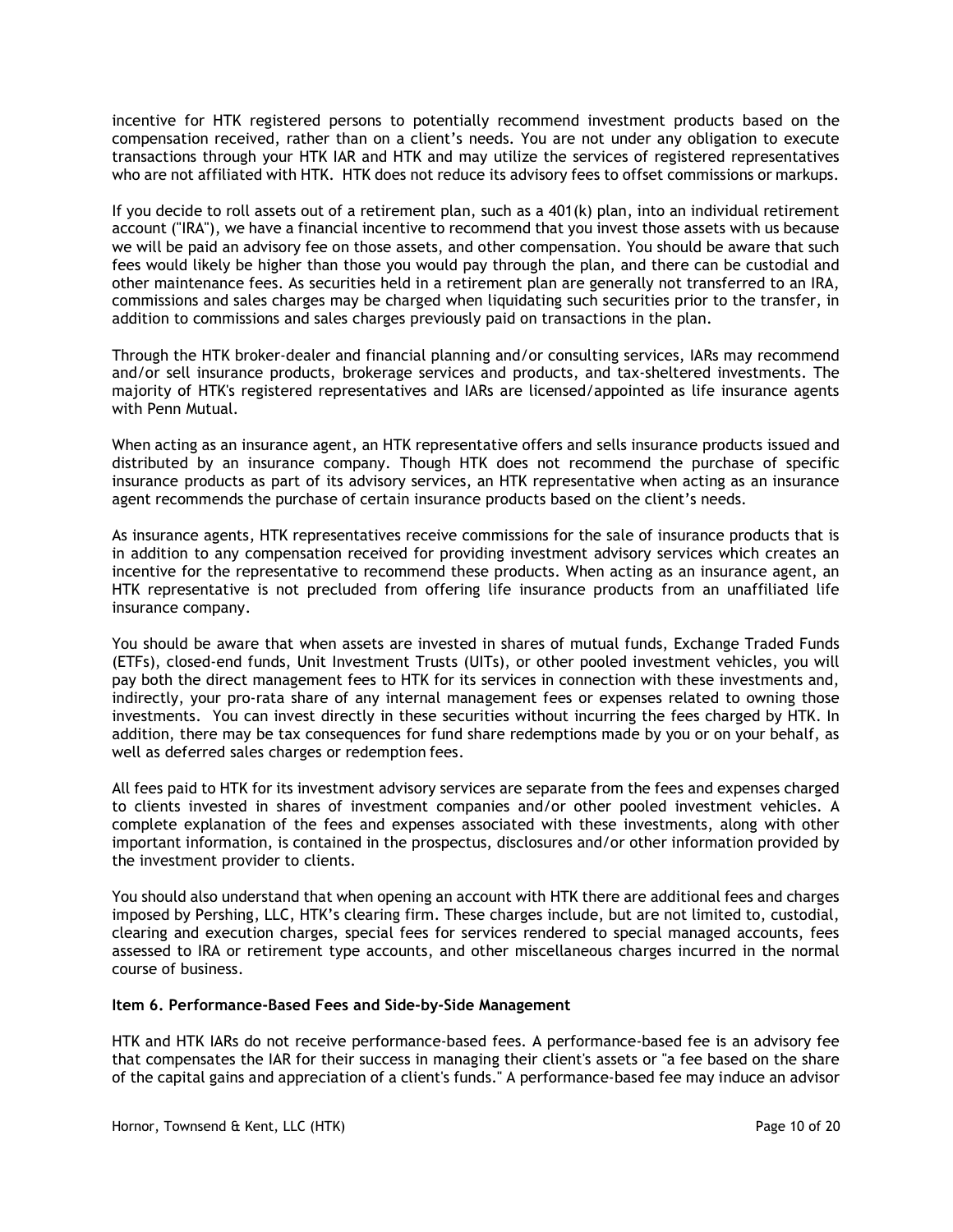to take greater and undue risks with client's funds in an attempt to generate higher compensation to the advisor.

## Item 7. Types of Clients

HTK primarily serves individuals, high net worth individuals, trusts, businesses, and charitable organizations as well as the retirement assets of individuals and businesses, including, individual retirement accounts (IRAs), IRC 403(b) and 457 programs as well as employer sponsored ERISA plans. Clients may open qualified and non-qualified accounts with HTK. Not all investors and plans, including retirement plans, are eligible to invest in one or more of HTK's advisory services programs. Please consult with your IAR or your employer to determine if your assets are eligible to invest.

There are no account minimums or front-end requirements for clients that subscribe to the financial planning and/or consulting services offered by HTK.

Clients should refer to the disclosure documents of the applicable TPAM provider for more detailed information regarding the TPAM's account minimums and other conditions.

HTK's RPCS services are available to clients who are trustees or other fiduciaries to Plans, including 401(k), 457(b), 403(b) and 401(a) plans. Plans include participant directed defined contribution plans and defined benefit plans. Plans may or may not be subject to ERISA. HTK does not require a minimum asset amount for retirement plan consulting services.

## Item 8. Methods of Analysis, Investment Strategies and Risk of Loss

Most of the advisory services HTK provides involves the purchase (or sale) of securities. All investing involves some level of risk. In many cases, the risk includes the potential to lose the value of your entire principal. Mutual funds and other pooled investment vehicles have disclosure documents that discuss these risks. This disclosure document is commonly referred to as a prospectus, but may be called something else depending on the type of security you have purchased. In any case, it is extremely important that you read these documents in their entirety. If you have any additional questions regarding your investments, please speak with your IAR.

HTK IARs use various methods to determine an appropriate investment strategy for your portfolio. During your initial and subsequent meetings with your HTK IAR, he or she will discuss the methods used for your account. The strategies could include the following:

- Technical Analysis: This type of analysis utilizes statistics to determine trends in security prices. Technical analysis tends to focus on factors such as trading volume, demand, and security price fluctuations. This type of analysis is also commonly referred to as chart analysis.
- Fundamental Analysis: This type of analysis concentrates on earnings, a company's financial statements, and the quality of a company's management. These quantitative factors are then used to attempt to determine the financial strength of a company.
- Asset Allocation: Asset allocation investment strategies attempt to optimize the risk and reward of your portfolio by investing among several asset classes.
- Diversification: Diversification is a risk management strategy that uses a wide variety of investments within a portfolio. A diversified portfolio contains a mix of distinct asset types and investment vehicles with the intention to minimize exposure to any single asset or risk. Diversification does not guarantee a better return than a non-diversified portfolio.
- Concentrated Investment Strategies: Certain investment strategies may be concentrated in a specific sector or industry. If you invest in a portfolio or strategy that is made up of a concentrated position, sector or industry, your portfolio will be more likely to sharply increase or decrease in value with changes in the markets. Concentrated strategies are more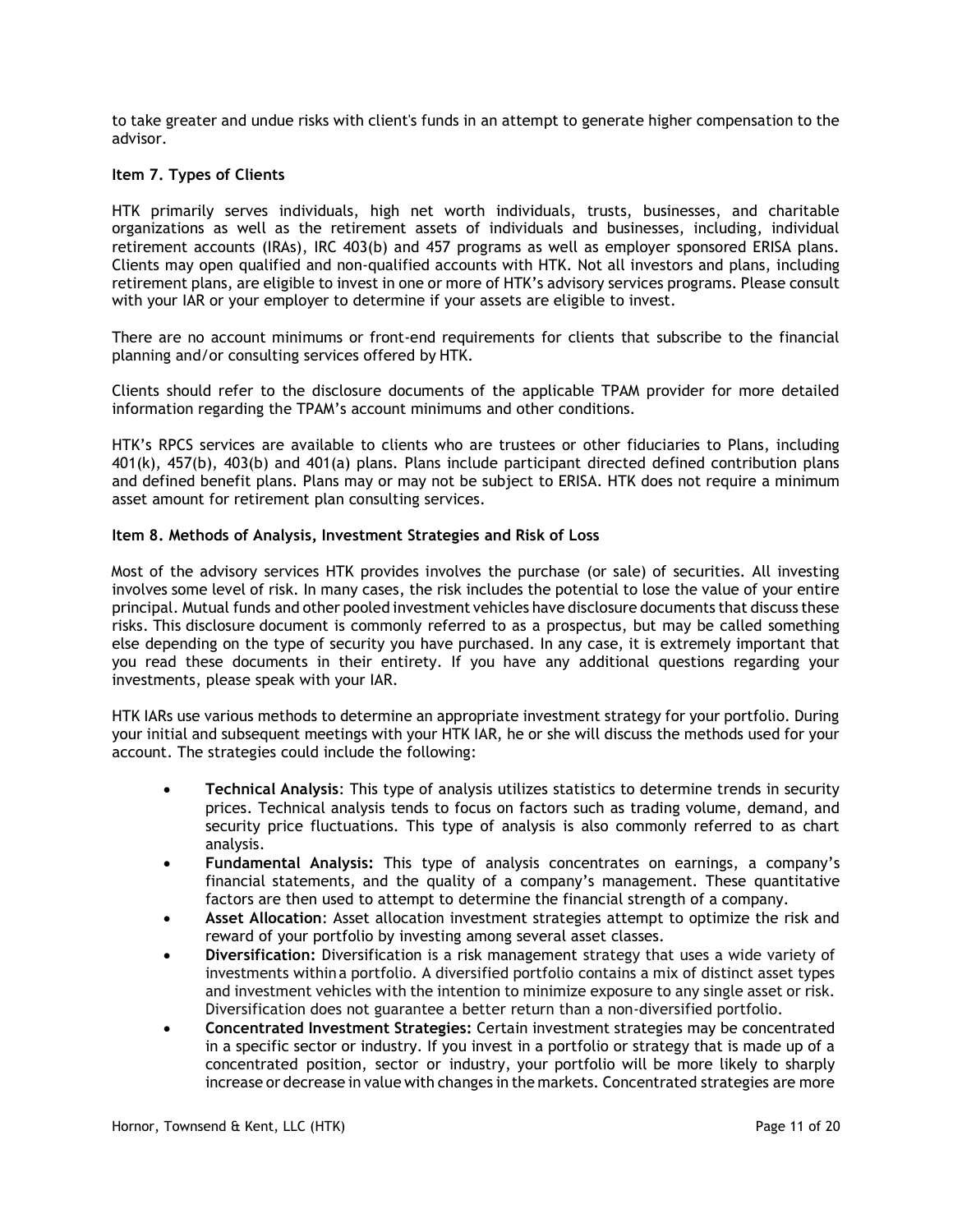volatile because the risk associated with each company represents a large percentage of your overall portfolio value.

These methods of securities analysis serve as a basis for the investment advice given to Clients which includes, but not limited to, long term purchases (securities held at least a year); short term purchases (securities sold is within a year); and option writing (primarily, including covered options strategies).

For the most part, this analysis is provided via tools provided by HTK or approved for the HTK IAR use by HTK. In addition, the services of other unaffiliated parties can be used to perform investment research, which include a screening and evaluation of investment firms, mutual funds, index funds, exchange traded funds and other managed or unmanaged investment vehicles.

HTK and HTK IARs also use third-party research to assist in the development of asset allocation models, investment research, security opinions, valuations, analysis and investment manager/management due diligence. HTK IARs either develop asset allocation models or use others from outside independent sources that are approved by HTK. HTK IARs develop their own methods of security and portfolio analysis, sources of information, and investment strategies to assist in the delivery of investment advice to Clients. As such, recommendations and advice provided differ amongst Clients and differ amongst HTK IARs.

#### Risk of Loss

Investing in the securities market involves investment risk including the possible loss of the principal amount invested. Neither HTK nor HTK IARs represent, guarantee or imply that services or methods of analysis used can or will predict future results, successfully identify market tops or bottoms, or insulate the Clients from losses.

Investing in equity securities generally involves becoming an owner in the issuer company and participating fully in its economic risks. The value of equity securities of public and private, listed and unlisted companies and equity derivatives generally varies with the performance of the issuer and movements in the equity markets. As a result, clients can suffer losses if they invest in equity instruments of issuers.

An issuer of bonds has agreed to return the face value of the security to the holder at maturity. Most bonds pay investors a fixed rate of interest income. While bonds are generally considered more conservative than equity investments, they carry risks that include the risk that the issuer will default on payment of principal, fluctuation in interest rates, inflation and counterparties' inability to meet contractual obligations.

Mutual funds and ETFs generally own securities and are therefore exposed to the risk of loss that is inherent in investing in securities of individual companies. The extent of the risk of ownership of fund shares generally depends on the type and number of securities held by the fund. Mutual funds are subject to the individual risks described in their prospectuses. For example, mutual funds in fixed income securities are subject to the same interest rate, inflation, and credit risks associated with the fund's underlying bond holdings. Risks are significantly increased if a mutual fund pursues an alternative investment strategy. An investment in an alternative mutual fund involves special risks such as risk associated with short sales, leveraging the investment, potential adverse market forces, regulatory changes, and potential illiquidity. Investing in alternative strategies presents the opportunity for significant losses. Returns on mutual fund investments are reduced by management fees and expenses. All mutual funds, including "no load" funds, incur transaction costs, expenses, and other fees that are passed through by the mutual fund and ultimately paid by the fund shareholders. Generally, this information is referred to in the fund Prospectus, or in other information as may be requested or obtained from the fund. Mutual fund shares fluctuate in value, rising and falling in price depending on the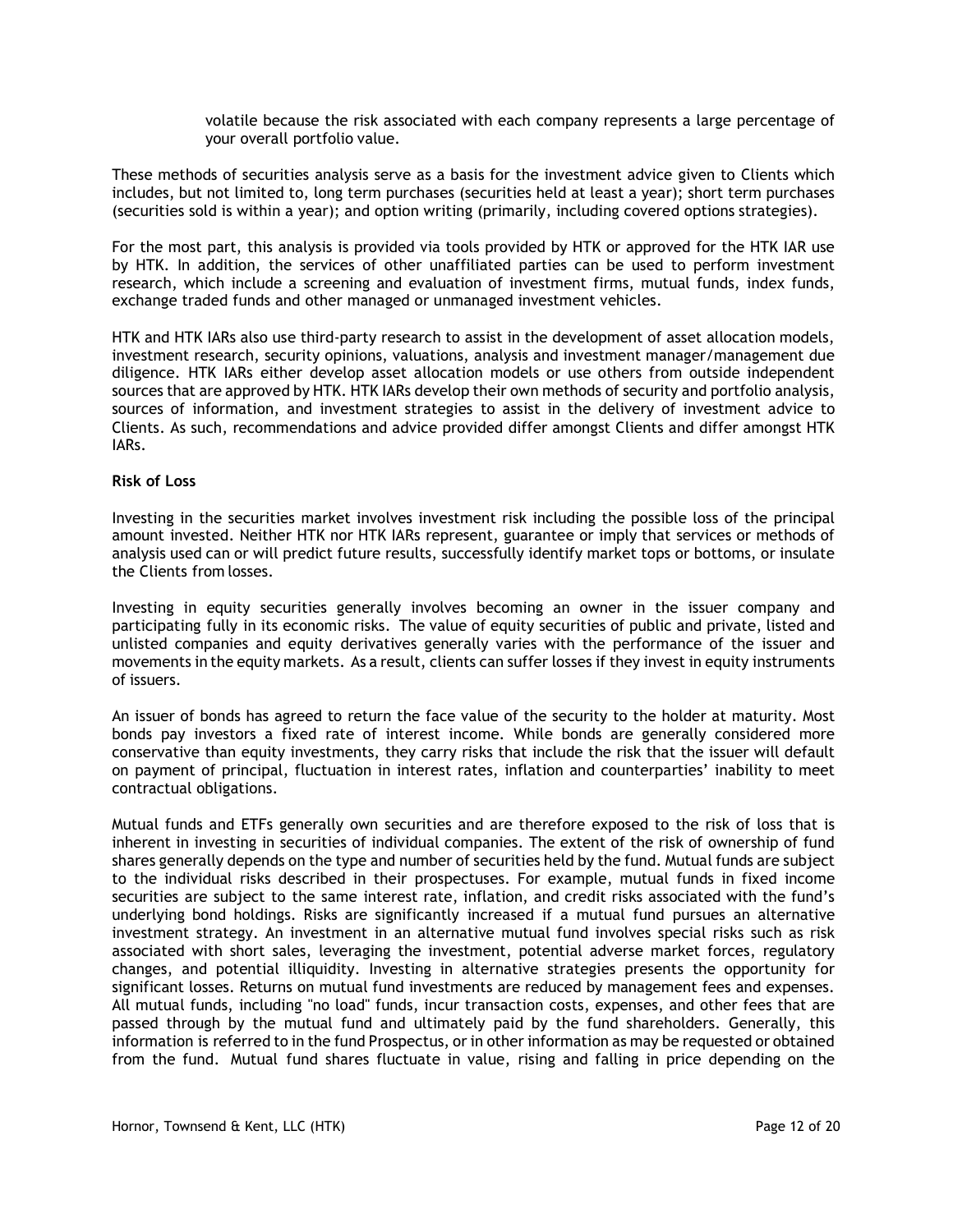performance of the underlying securities in the fund. The Net Asset Value ("NAV") of a mutual fund indicates its value or price per share.

An ETF's risks include declining value of the securities held by the ETF, adverse developments in the specific industry or sector that the ETF tracks, capital loss in geographically focused funds because of unfavorable fluctuation in currency exchange rates, differences in generally accepted accounting principles, or economic or political instability, tracking error, which is the difference between the return of the ETF and the return of its benchmark and trading at a premium or discount, meaning the difference between the ETF's market price and NAV. While ETFs can provide diversification, risks can be significantly increased for funds concentrated in a particular sector of the market, or that primarily invest in small cap or speculative companies, use leverage (i.e., borrow money), or concentrate in a particular type of security rather than balancing the fund with different types of securities. ETFs can be bought and sold throughout the day and their price can fluctuate throughout the day. During times of extreme market volatility, ETF pricing can lag versus the actual underlying asset values and there is no guarantee this relationship will resolve itself. ETFs also are subject to the individual risks described in their prospectus.

Although many mutual funds and ETFs provide diversification, risks can be significantly increased if a mutual fund or ETF is concentrated in a particular sector of the market, primarily invests in small cap or speculative companies, uses leverage to a significant degree, or concentrates in a particular type of security. One of the main advantages of mutual funds and ETFs is that they give individual investors access to professionally managed, diversified portfolios of equities, bonds and other securities.

Although the goal of diversification is to combine investments with different characteristics so that the risks inherent in any one investment can be balanced by assets that move in different cycles or respond to different market factors, diversification is not always successful in reducing correlation among asset classes and does not eliminate the risk of loss. In some circumstances, price movements are highly correlated across securities and funds. A specific fund may not be diversified, and a client portfolio may not be diversified. Additionally, when diversification is a client objective, there is risk that the strategies that the Firm uses will not be successful in achieving the desired level of diversification. There is also risk that the strategies, resources, and analytical methods that the Firm uses to identify mutual funds and ETFs will not be successful in identifying investment opportunities.

Past performance of a security or a fund is not necessarily indicative of future performance or risk of loss. The following events also could cause mutual funds, ETFs, equities and fixed income securities and other investments in clients' accounts to decrease in value:

- Market Risk: The price of an equity security, bond, or mutual fund will fluctuate in reaction to tangible and intangible events and conditions. This type of risk is caused by external factors independent of a security's particular underlying circumstances. For example, changes in political, economic and social conditions will likely trigger adverse market events.
- Strategy Risk: There is no guarantee that the investment strategies discussed in this document will work under all market conditions and you should evaluate your ability to maintain any investment you are considering in light of your own investment time horizon. Investments are subject to risk, including possible loss of principal.
- Interest Rate Risk: Fluctuations in interest rates may cause investment prices to fluctuate. For example, when interest rates rise, yields on existing bonds become less attractive compared to newly issued bonds, causing the market values of existing bonds to decline.
- Event Risk: An adverse event affecting a particular company or that company's industry could depress the price of a client's investments in that company's stocks or bonds. The company, government or other entity that issued bonds in a client's portfolio could become less able to, or fail to, repay, service or refinance its debts, or the issuer's credit rating could be downgraded by a rating agency. Adverse events affecting a particular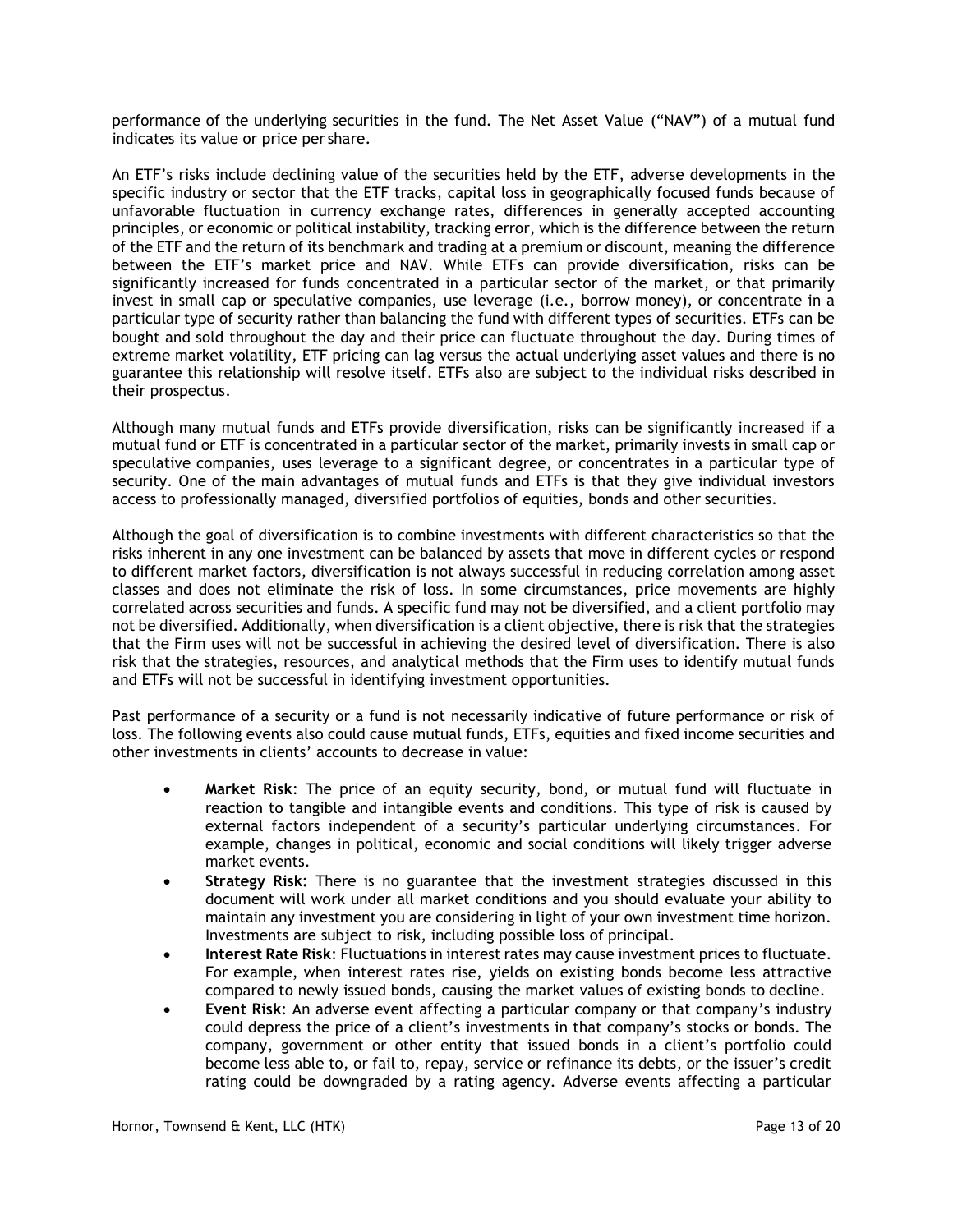country, including political and economic instability, could depress the value of investments in issuers headquartered or doing business in that country.

- Liquidity Risk: Securities that are normally liquid may become difficult or impossible to sell at an acceptable price during periods of economic instability or other emergency conditions. Some securities may be infrequently or thinly traded even under normal market conditions.
- Leverage Risk: The use of leverage may lead to increased volatility of a fund's NAV and market price relative to its common shares. Leverage is likely to magnify any losses in the fund's portfolio, which may lead to increase market price declines. Fluctuations in interest rates on borrowings or the dividend rates on preferred shares that take place from changes in short-term interest rates may reduce the return to common shareholders or result in fluctuations in the dividends paid on common shares. There is no assurance that a leveraging strategy will be successful.
- Political Risk: The events that occur in the U.S. relating to politics, government, and elections can affect the U.S. markets. Political events occurring in the home country of a foreign company such as revolutions, nationalization, and currency collapse can have an impact on the security.
- Inflation Risk: Countries around the globe are more, or less, prone to inflation than the U.S. economy at any given time. Companies operating in countries with higher inflation rates will likely find it more difficult to post profits reflecting its underlying health.
- Currency/Exchange-Rate Risk: Overseas investments denominated in foreign currencies are subject to fluctuations in the exchange rates between such foreign currencies and the U.S. dollar. In addition, investments denominated in foreign currencies are subject to the possible imposition of exchange control regulations or currency restrictions or blockages.
- Reinvestment Risk: Future proceeds from investments have to be reinvested at a lower rate of return when such proceeds become available for investment. This primarily relates to fixed income securities, especially in a period of declining interest rates.
- Operational Risk: Fund Advisers and other ETF service providers can experience disruptions or operating errors such as processing errors or human errors, inadequate or failed internal or external processes, or systems or technology failures that could negatively impact the ETF.
- Regulatory/Legislative Developments Risk: Regulators and/or legislators may promulgate rules or pass legislation that places restrictions on, adds procedural hurdles to, affects the liquidity of, and/or alters the risks associated with certain investment transactions or the securities underlying such investment transactions. Such rules/legislation could affect the value associated with such investment transactions or underlying securities.
- Environmental, Social, and Governance (ESG): This term refers to a class of investing that is also known as "sustainable investing." These investments seek positive returns and long-term impact on society, environment, and the performance of the business. There are several different categories of sustainable investing including, impact investing, socially responsible investing (SRI), ESG, and values-based investing. The performance of an ESG fund may not match or correlate to that of its Index, either on a daily or aggregate basis due to factors such as fund expenses, imperfect correlation, rounding of share prices, changes to the composition of the Index, regulatory policies, high portfolio turnover and the use of leverage (if any). ESG investing carries unique risks and under certain market conditions, the fund may underperform funds that do not utilize a responsible investment strategy
- Illiquid Securities: Investments in hedge funds, other private investment funds, and other private investments may underperform publicly offered and traded securities because such private investments:
	- o Typically require investors to lock-up their assets for a period and may be unable to meet redemption requests during adverse economic conditions;
	- $\circ$  Have limited or no liquidity because of restrictions on the transfer of, and the absence of a market for, interests in these funds or investments;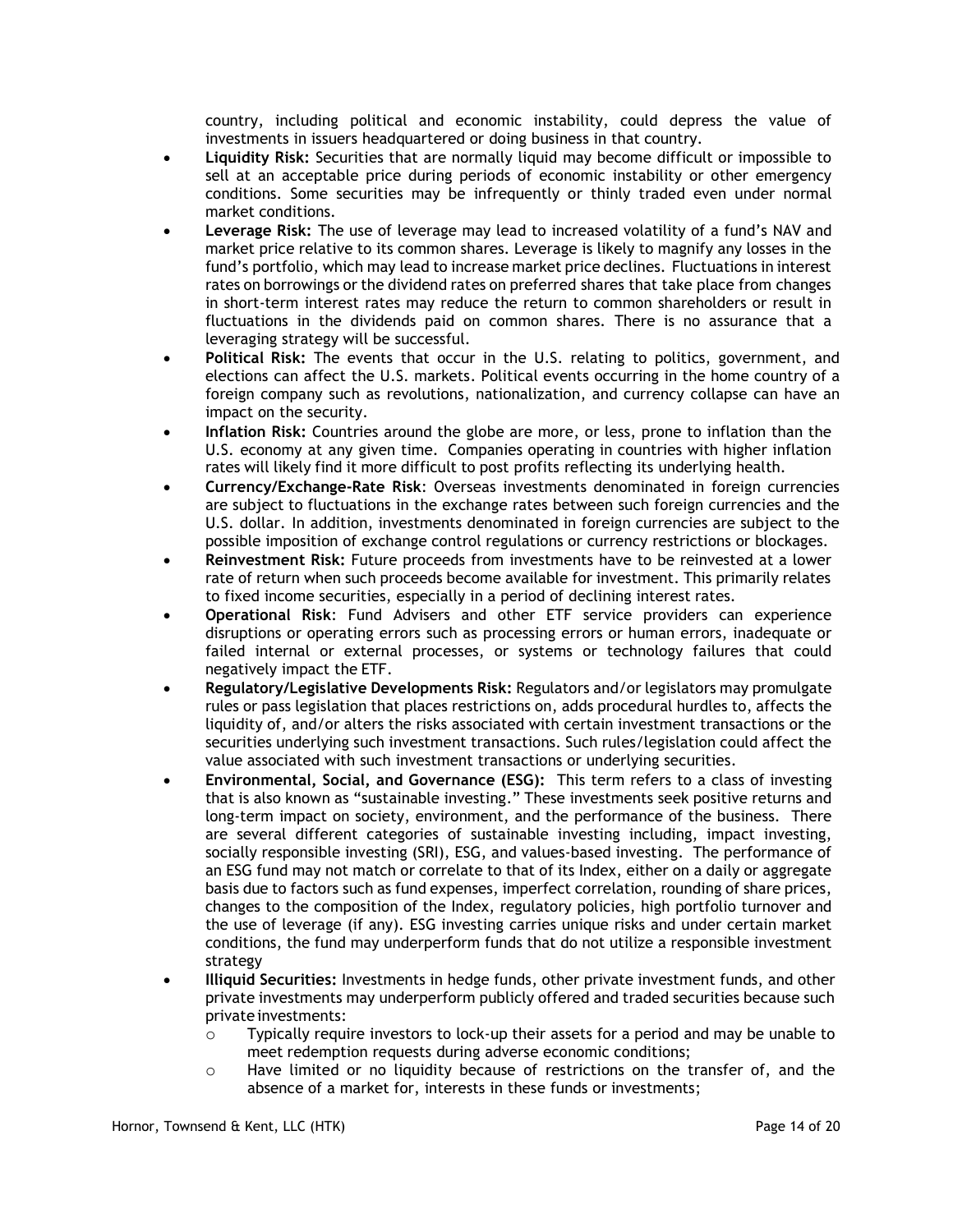- o Are more difficult for to monitor and value due to a lack of transparency and publicly available information about these funds or investments;
- $\circ$  May have higher expense ratios and involve more conflicts of interest than publicly traded investments; and
- o Involve different risks than investing in registered funds and other publicly offered and traded securities. These risks may include those associated with more concentrated, less diversified investment portfolios, investment leverage and investments in less liquid and non-traditional asset classes.

## Cybersecurity

The computer systems, networks and devices used by HTK, its IARs, service providers to HTK and clients to carry out routine business operations employ a variety of protections designed to prevent damage or interruption from computer viruses, network failures, computer and telecommunication failures, infiltration by unauthorized persons and security breaches. Despite the various protections utilized, systems, networks, or devices could still be breached. A client could be negatively impacted by a cybersecurity breach. Cybersecurity breaches can include unauthorized access to systems, networks, or devices; infection from computer viruses or other malicious software code; and attacks that shut down, disable, slow, or otherwise disrupt operations, business processes, or website access or functionality. Cybersecurity breaches have the ability to cause disruptions and impact business operations, potentially resulting in financial losses to a client; impediments to trading; the inability by us and other service providers to transact business; violations of applicable privacy and other laws; regulatory fines, penalties, reputational damage, reimbursement or other compensation costs, or additional compliance costs; as well as the inadvertent release of confidential information. Similar adverse consequences could result from cybersecurity breaches affecting issuers of securities in which a client invests; governmental and other regulatory authorities; exchange and other financial market operators, banks, brokers, dealers, and other financial institutions; and other parties. In addition, substantial costs may be incurred by these entities in order to prevent any cybersecurity breaches in the future.

## Risks Related to TPAMs

Regarding TPAM programs, clients should refer to the applicable disclosure document for more detailed information regarding the method of analysis used to provide investment advice or manage assets and the risks associated with the investment strategies used by the third-party money manager.

## Item 9. Disciplinary Information

On October 2, 2012, FINRA contended that HTK's system and procedures failed to prevent a registered principal from failing to review and endorse direct application of subsequent transactions involving previously purchased mutual funds (including 529 plans), and failed to provide for suitability review of same, including review for source of funds and breakpoints. FINRA contended that HTK failed to prepare adequate blotters. Without admitting or denying these allegations, HTK consented to these findings and described sanctions. As a result, HTK was censured and fined \$150,000.00.

On November 14, 2017, without admitting or denying the findings, the Firm consented to sanctions and to the entry of findings by FINRA that HTK's broker-dealer failed to implement a supervisory system and procedures reasonably designed to ensure the suitability of multi-class variable annuities sales, including L-Share contracts. The findings stated that the Firm failed to implement an adequate supervisory system and Written Supervisory Procedures (WSPs) related to the sales of multi-class class variable annuities. The Firm's WSPs failed to provide Registered Representatives and Principals guidance and suitability considerations for sales of different variable annuities share classes. The Firm did not provide training to representatives on the features of the various share classes and the associated fees and surrender charges, and did not provide them with adequate information to compare share classes to make suitability determinations. In addition, the Firm failed to establish, maintain, and enforce WSPs or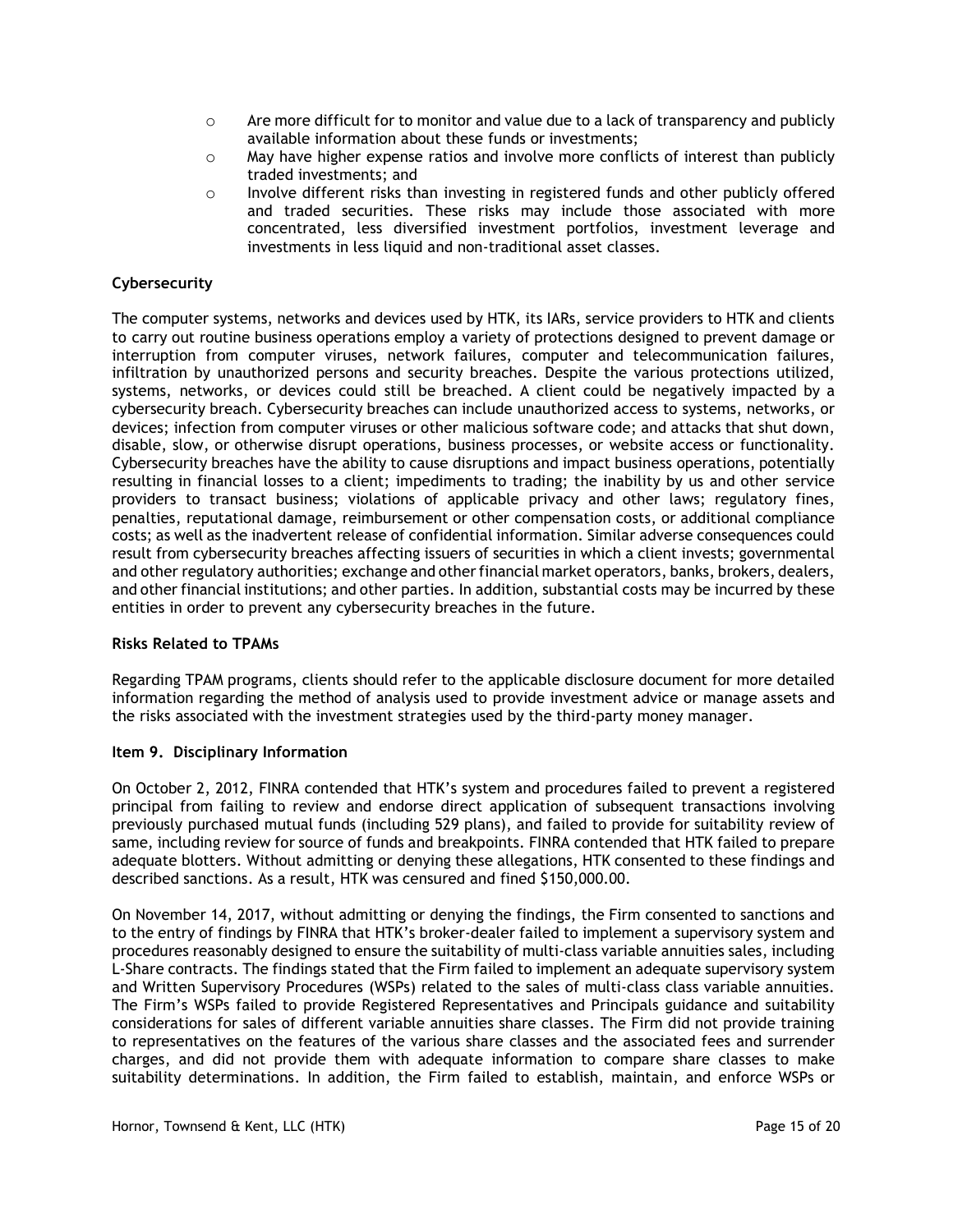provide sufficient guidance or training to Registered Representatives and Principals regarding the sale of Long-Term Income Riders with multi-share class variable annuities, particularly the combination of Lshare contracts with Long-Term Income Riders. The findings also stated the Firm failed to adequately supervise the private securities transactions of Registered Representatives with third-party advisory firms. The Firm's WSPs did not address the supervision of transactions that representatives executed on behalf of third-party Registered Investment Advisers. As a result, the firm did not adequately supervise these activities. The Firm was censured and fined \$275,000.

## Item 10. Other Financial Industry Activities and Affiliations

## Broker-Dealer Registration

In addition to being an investment adviser registered with the SEC, HTK is a registered broker/dealer and a correspondent firm of Pershing LLC, which is HTK's clearing broker-dealer. In consequence of this relationship, HTK introduces client transactions to Pershing for execution, clearance and settlement. In addition to these services, Pershing provides custody of client brokerage and advisory accounts. Clients who subscribe to the HTK Advisory Series Program establish a securities brokerage account with HTK and execute, clear, and settle securities transactions for their Advisory Series portfolios through Pershing. Although no client is required by law to select Pershing for execution, clearance, settlement or custodial services, a client desiring to participate in HTK's Advisory Series Program is not permitted, because of the clearing arrangement between HTK and Pershing, to choose a different clearing broker/dealer (i.e., other than Pershing) for execution, clearance, settlement, and custodial services. HTK and Pershing are not affiliated entities. See also Client Referrals and Other Compensation below.

IARs are registered representatives of HTK, a registered broker/dealer and correspondent firm of Pershing, and through this relationship receive transaction-based compensation for annuities and 529 Plans where HTK is the broker of record. This presents a conflict of interest in that it could incentivize IARs to recommend annuities based on the additional transaction-based compensation that the IAR will receive rather than based on a client's needs. HTK addresses this conflict through this disclosure and by preventing IARs from receiving both advisory fees and transaction-based compensation on the same assets (i.e., they do not "double dip" on the annuities or 529 Plans).

## Other Material Relationships

HTK is a wholly-owned subsidiary of Penn Mutual and serves as a principal underwriter and distributor for registered insurance products issued by Penn Mutual and PIA. Penn Mutual and its affiliate companies are engaged in providing a range of diversified financial services. Certain of these companies are broker/dealers, investment companies, investment advisers, and insurance companies.

The majority of HTK's registered representatives and IARs are licensed and appointed as life insurance agents with Penn Mutual. When acting as an insurance agent, an IAR offers/sells insurance products issued and distributed by either or both Penn Mutual or PIA. As insurance agents, HTK representatives receive commissions for the sale of insurance products; these commissions will be paid in addition to any compensation received by the HTK IAR for providing investment advisory services. These compensation arrangements present an incentive for the IAR to recommend products offered by these affiliated companies.

Some IARs own and operate their own independent companies - referred, in the industry, as "outside business activities" or OBAs - outside of brokerage and advisory services offered by HTK. These unaffiliated companies provide OBA services to clients that include, but are not limited to, accounting/tax practices, business consulting, insurance agencies, legal services, and others. If a client engages an IAR for such OBA services, the client is advised that these services are offered and performed solely in the IAR's private and/or professional capacity - not as a representative of HTK.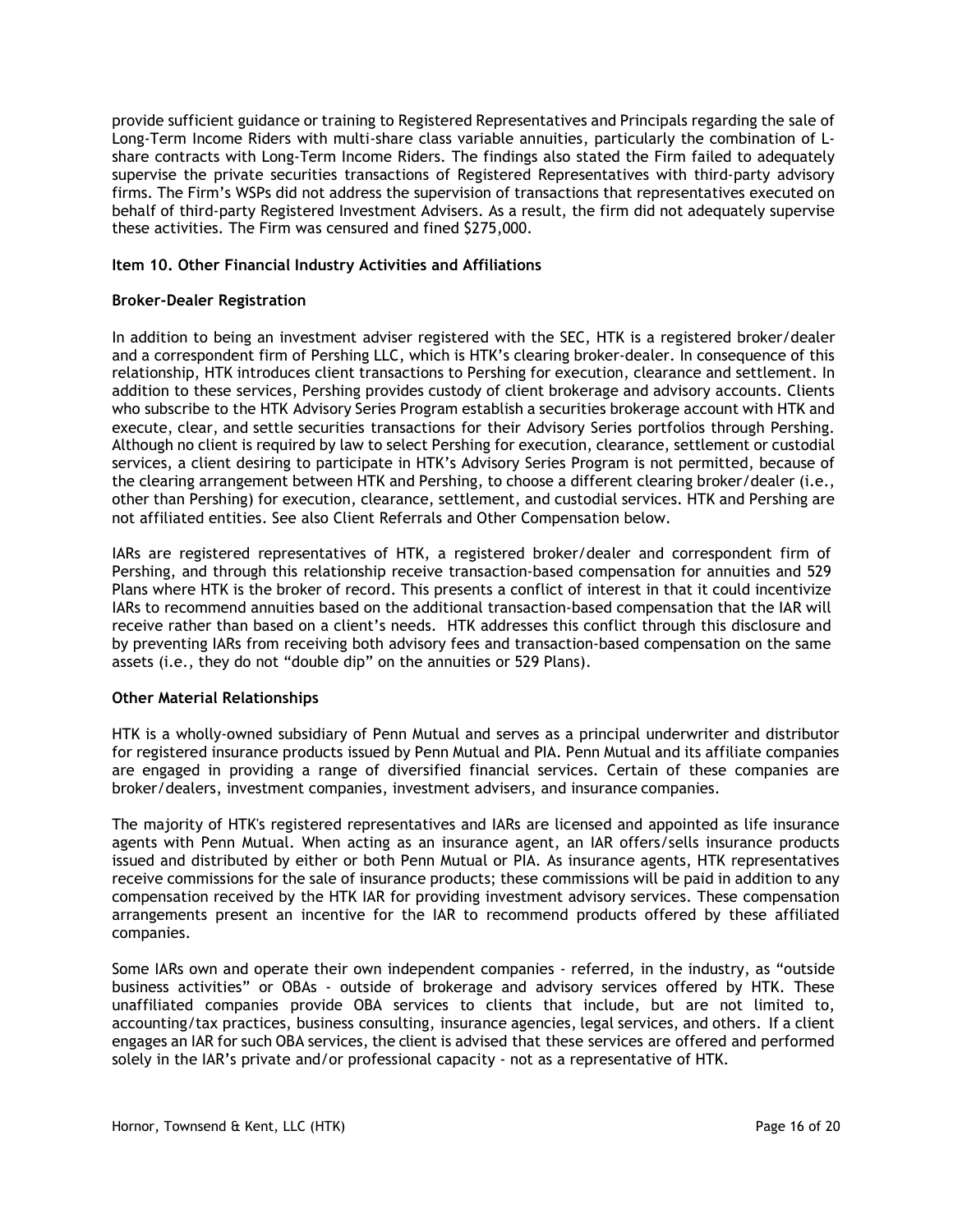HTK permits certain IARs to maintain their own independent registered investment advisory firm which may offer advisory services similar to, yet independent of, HTK. HTK assumes no responsibility for their advisory programs and conducts limited suitability supervision over the transactions initiated by the IAR. An IAR who has their own independent investment adviser has a fiduciary responsibility to recommend to you the most suitable advisory program regardless of whether it is offered through their registered investment adviser or HTK's registered investment adviser, or an affiliate. Advisors affiliated with other registered investment advisory firms must provide to their clients that firm's Form ADV Part 2A and advisory agreements and disclosures. To inquire as to whether your Advisor is affiliated with a separate registered investment advisory firm, it will be listed on their Form ADV 2B, a copy of which they are required to provide to you, or you may go to www.adviserinfo.sec.gov or www.brokercheck.finra.org.

HTK established a relationship with Advisor Credit Exchange (ACX), which provides security-backed lines of credit (SBLOC), unsecured loans, loans backed by other assets, and residential real estate loans. To obtain an SBLOC, clients are able to use their investment accounts as collateral for a variable or fixed line of credit. HTK IARs may refer clients that require lending services to ACX. Clients should understand that any such referral is an ancillary account service and it is not an Advisory Service, nor is it part of any Advisory Program. HTK IARs act as an intermediary but do not act in a fiduciary capacity to the client when making such a referral and will not provide advice or oversee any such lending arrangement. HTK IARs are, however, responsible for counseling clients on the implications of obtaining SBLOCs, loans backed by other assets, or unsecured loans including; the impacts of market and interest rate fluctuations and potential tax implications, as applicable. Clients may not use proceeds from a loan to purchase securities. HTK receives a fee from the lender based upon the amount of the loan. HTK IARs are not compensated for these referrals.

## Information Regarding CFP® Certificants

If your IAR is a CFP® certificant, your IAR acknowledges their responsibility to adhere to the standards established in CFP Board's Standards of Professional Conduct ("Standards"), including the duty of care of a fiduciary, as defined by CFP Board. If you become aware that their conduct may violate the Standards, you may contact the CFP Board at www.CFP.net/complaint. The Certified Financial Planner Board of Standards, Inc. owns the certification marks CFP®, Certified Financial Planner™ and federally registered CFP (with flame design) in the U.S., which it awards to individuals who successfully complete CFP Board's initial and ongoing certification requirements.

## Item 11. Code of Ethics, Participation or Interest in Client Transactions and Personal Trading

## Our Shared Commitment

Penn Mutual and its affiliate companies have adopted a comprehensive values statement or "Our Shared Commitment" that aligns our principles with our unique company culture. HTK is dedicated to upholding Our Shared Commitment, while conducting ourselves in a manner consistent with the highest ethical and fiduciary standards.

- We are driven by a commitment to serve the best interests of our clients, guided by unwavering integrity. It inspires every decision we make and every action we take.
- We conduct business honestly and ethically.
- We foster authentic and mutually beneficial relationships.
- We make decisions that are consistent with the laws and regulations that govern our business and conduct.
- We safeguard our assets and protect the privacy and confidentiality of information entrusted to us.
- We maintain financial integrity to meet obligations to our policyholders and protect the company's long-term viability.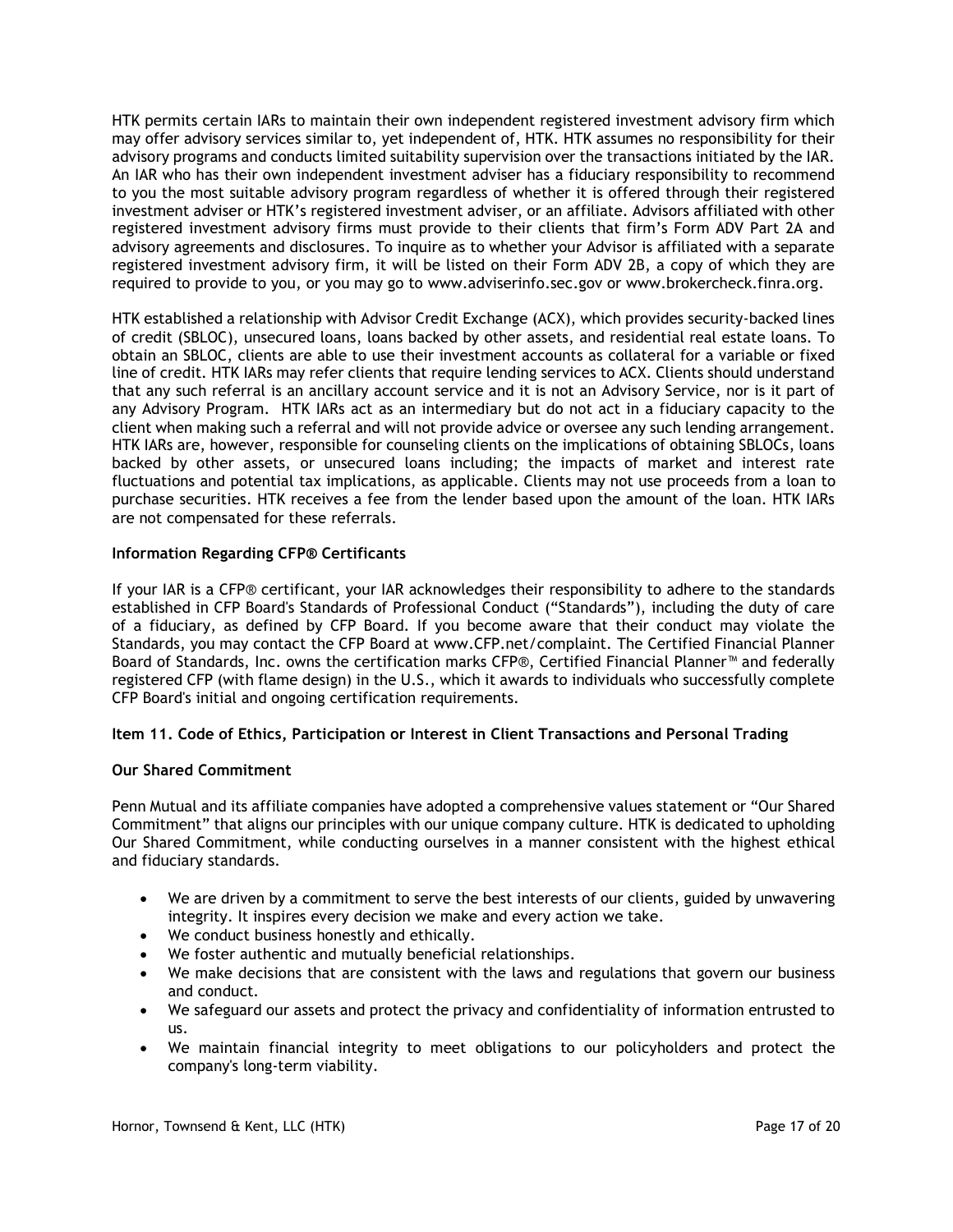- We embrace and nurture a culture of respect, diversity, equality and inclusion, and maintain a positive and safe workplace free from harassment or any other inappropriate behavior.
- Doing what's right today, together, for the promise of a brighter tomorrow. The feelings are mutual: Care. Respect. Belonging.

Additionally, HTK has adopted a Code of Ethics that sets forth standards of conduct, requires compliance with applicable securities laws, and reflects the fiduciary principals of our industry. HTK IARs and other supervised persons are required to attest to their understanding and acceptance of HTK's Code of Ethics on an annual basis. HTK will provide a copy of our Code of Ethics to you upon request.

#### Participation or Interest in Personal Trading – Client Recommendations

As part of our ongoing commitment to serving the best interests of our clients, HTK has adopted policies intended to provide assurance that the business activities of IARs and other associated persons is in agreement with applicable laws, regulations, Our Shared Commitment, and Code of Ethics. HTK expressly prohibits any IAR or related person from improperly profiting at the expense of our clients and/or competing with a client. IARs and related persons are permitted to buy or sell securities identical to those recommended to clients. However, as a general practice, client purchases and sales must be executed before transactions are made in IAR and/or related persons accounts.

HTK has adopted policies designed to prevent access to non-public information about securities recommendations, and client securities, holdings and transactions, except to those employees that need such information to perform their duties. Additionally, it is against HTK policy for any access person to place a trade in their own account or in a client's account that is based on material, non-public information. All access persons are required to disclose all personal brokerage accounts where the related person has either direct or indirect beneficial ownership and provide information on all securities transactions (involving reportable securities). HTK defines an "access person" as any director, officer, IAR, and other person supervised by HTK who may have access to nonpublic information or make securities recommendations to advisory clients. HTK periodically reviews the activity in disclosed personal brokerage accounts to verify that the activity is in agreement with HTK policies and applicable laws and regulations.

#### Item 12. Brokerage Practices

In connection with RPCS services, an IAR has the discretion to recommend that a Plan use a certain retirement plan platform or service provider (such as a record-keeper or administrator). For some plans, HTK and IAR serves as broker-dealer in connection with the sale of securities or insurance products to the Plan. As noted above, for Plans that are subject to ERISA or are otherwise subject to Section 4975 of the Code, 12b-1 fees paid by product sponsors to HTK and IAR as broker-dealer of record to the Plan are used to offset the RPCS Fee.

#### Item 13. Review of Accounts

For clients receiving financial planning/consulting services and/or RPCS services, the IAR conducts an initial meeting with the client to determine investment objectives and risk tolerance to ensure the services and advice provided are in agreement with the client's investment needs and current financial situation. For financial planning clients, HTK also periodically reviews financial plans to ensure the services provided are in line with the agreement, parameters and services selected by the client. For RPCS clients, HTK periodically reviews the retirement plan analysis reports produced by the IARs.

HTK also periodically reviews TPAM accounts to monitor and confirm the TPAM and available Managers remain within expected investment styles and the account is in agreement with the client's current investment objectives and financial goals. Clients should also refer to TPAM's disclosure documents for information about the review of accounts.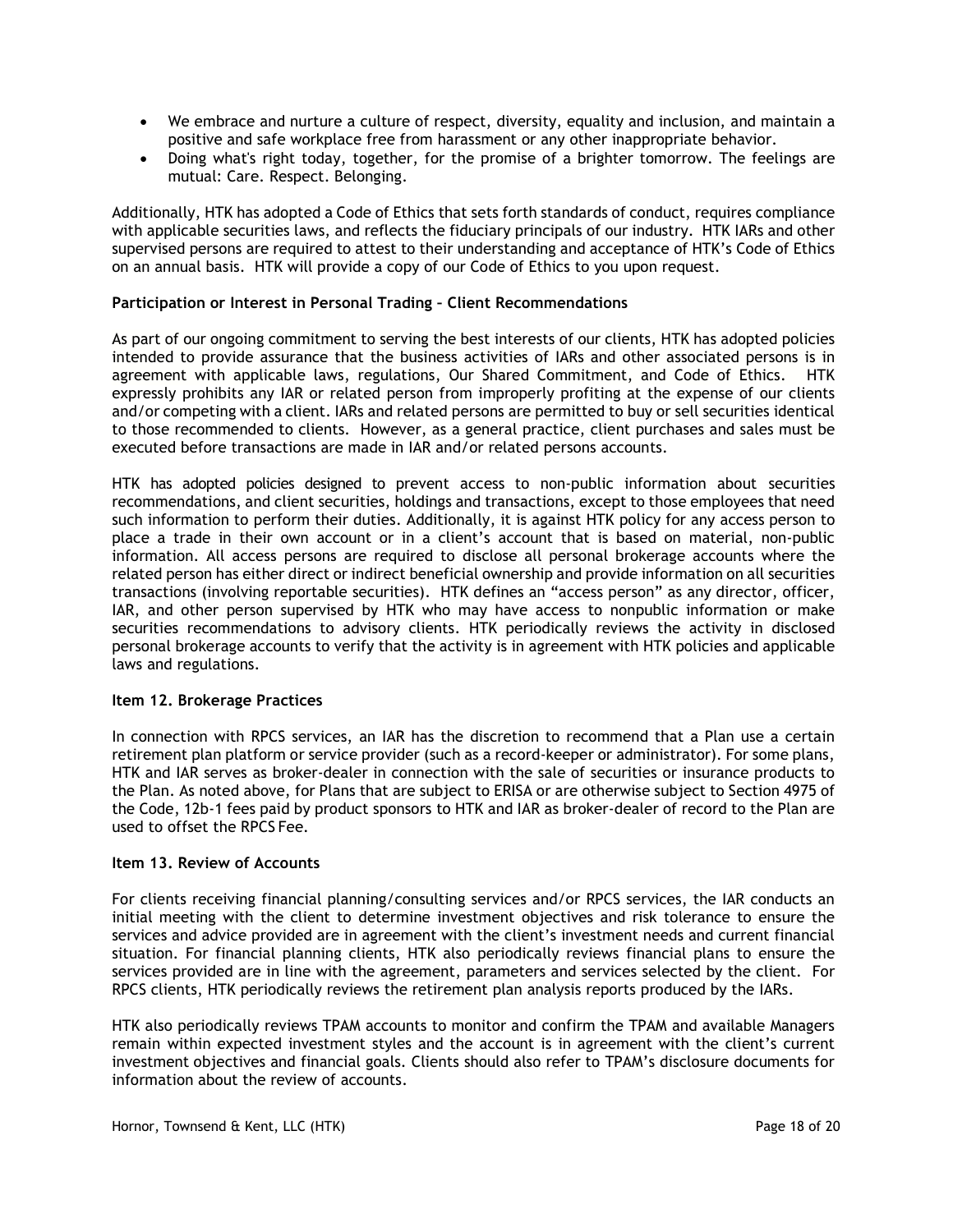HTK home office and supervisory personnel review client accounts and advisory services to identify situations that warrant a more detailed review or specific action on behalf of a portfolio or client. Such reviews, include, but are not necessarily limited to suitability, fees, investment results, etc.

#### Client Reports

For all asset management programs, a quarterly statement is delivered detailing portfolio holdings and market prices, all transactions, performance data and fee billing information. In some cases, statements are delivered to you by a third-party for those advisory programs where HTK has entered into an agreement with an unaffiliated RIA to provide certain advisory services. For assets held with HTK's clearing firm, Pershing, trade confirmations are provided for securities transaction placed in the account. Additionally, you can contact your IAR or the TPAM to discuss holdings, account valuations, performance, etc.

#### Item 14. Client Referrals and Other Compensation

#### Marketing Partners Program

HTK's Marketing Partners Program is a program designed to offer managed account program sponsors access to HTK's network of IARs for marketing, training and education purposes. Forming a focused group of supporting sponsors enables HTK to efficiently use its resources in educating its IARs. Marketing Partners receive access to IARs through participation in the following:

- Lists of HTK IARs;
- Educational or sales conferences; and,
- Teleconference training.

As part of the program, HTK publicizes and/or promotes the products, sales ideas and other marketing materials from these supporting sponsors. All approved product sponsors of investment company securities, advisory products and direct participation programs have the opportunity to participate in the Marketing Partners Program. Marketing Partners compensate HTK to obtain greater access to IARs and registered representatives. IARs are not required to promote a Marketing Partner's products or services to clients.

However, HTK does not allow any additional compensation to be paid to IARs when recommending a Marketing Partner's investments or products. Whenever recommendations are made by IARs to clients, the IAR understands that recommendations must be based upon product suitability and consistency with the client's stated investment and financial and other relevant objectives.

IARs receive production bonuses as a result of reaching certain levels of sales and/or assets under management. Production levels and compensation to IARs varies. There is a potential conflict of interest for HTK and its IARs when recommending certain affiliated products, because HTK retains a greater share of the revenue from such products.

HTK IARs are eligible to receive incentives, prizes, awards, and certain reimbursements for advertising, sales literature and promotions offered by product promoters, such as mutual fund companies. It is HTK's policy to permit all IARs to accept such awards and prizes to the extent that they are usual and customary within the industry, and in compliance with the SEC, FINRA, or state rules, regulations or guidelines.

Because an IAR receives such incentives, a conflict of interest exists when an IAR recommends a product or service for which an incentive or prize is awarded. HTK addresses the conflict described above through disclosure in this Brochure and through compliance rules and procedures designed to monitor IARs' compliance with their obligations to clients under the Advisers' Act and relevant rules promulgated thereunder.